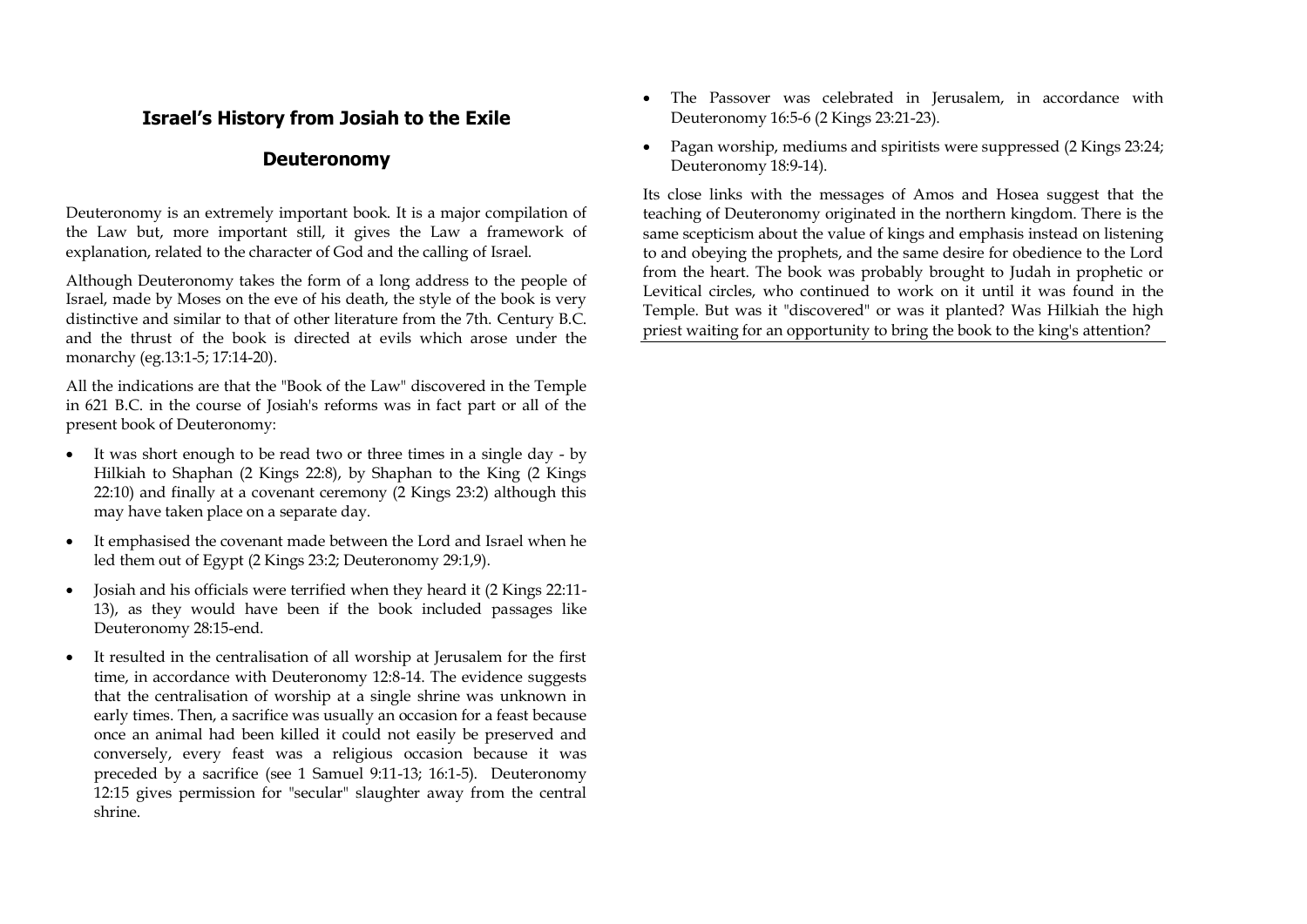# **Day 183. Psalm 64; 2 Kings 22:1 - 23:30; Jeremiah 11**

## **Josiah's Reform**

#### **Psalm 64**

A prayer for protection against the plots of an enemy.

#### **2 Kings 22:1 - 23:30**

As Josiah came to the throne, the great Assyrian empire was waning in strength, giving him the chance to renounce his allegiance and make Judah independent again. With political independence went the removal of objects of Assyrian worship from the Temple and in the course of this renovation a book was discovered, the "Book of the Law" (22:8) or "Book of the Covenant" (23:2). Its discovery gave the reform programme a new direction and a new urgency. All pagan places of worship were desecrated, not only in Judah but in the former kingdom of Israel as well. Even Jeroboam's shrine of Bethel was desecrated and destroyed (the shrine at Dan of 1 Kings 12:29-30 had long since passed into the hands of Aram).

Josiah went even further than destruction of pagan shrines. In a new and radical departure from tradition, even the worship of the Lord was forbidden outside Jerusalem and the country priests forbidden to practice (23:8-9; see Deuteronomy 12:8-14). By centring all sacrificial worship in Jerusalem Josiah may have hoped that loyal priests could keep control well enough to prevent the abuses which had been rife for generations previously. For his zeal in promoting a purified worship Josiah won the commendation of the prophetic historian as the only king who had served the Lord "with all his heart, soul and strength" (23:25; see Deuteronomy 6:5).

Despite the reforms, the Lord did not change his mind about the eventual punishment of Judah, only promising that Josiah himself would not live to see it (22:15-end). In fact, Josiah met his death in battle against the old enemy, Egypt. He calculated that if Egypt was successful in coming to the aid of Assyria one or other would take Judah under their control again, and in fact, this is what happened after his defeat and death (23:33-35). But it was Babylon, against whom Egypt and Assyria were combining, which brought about the final downfall of Judah and Jerusalem.

#### **Jeremiah 11**

Jeremiah was still a young man when the Book of the Law was discovered in 621 so it was to Huldah, the established prophetess, that the king sent rather than the young priest from the village of Anathoth (2 Kings 22:14). Nevertheless, Jeremiah was a strong supporter of Josiah's reforms, preaching in favour of "this covenant" throughout Jerusalem (11:1-8).

But despite the zeal of Josiah, the Lord refused to spare the city from the punishment he had threatened (11:9-11; 2 Kings 23:26-27). As a prophet, one of Jeremiah's tasks was to intercede for his people, but the Lord strongly forbade him to do so (11:14-15). As the years went on and the situation grew progressively worse, the Lord's refusal to hear Jeremiah's prayers caused him great anguish. But his message was to be that there was no hope: judgement was certain and prayer could no longer avail.

Anathoth was a settlement of priests (1:1). Its inhabitants would have been among those who were forbidden to practise as a result of Josiah's reform. Not surprisingly, they were angered when Jeremiah became a spokesman for the reform (11:18-end). It was an early example of the vehement opposition that faced Jeremiah throughout his career.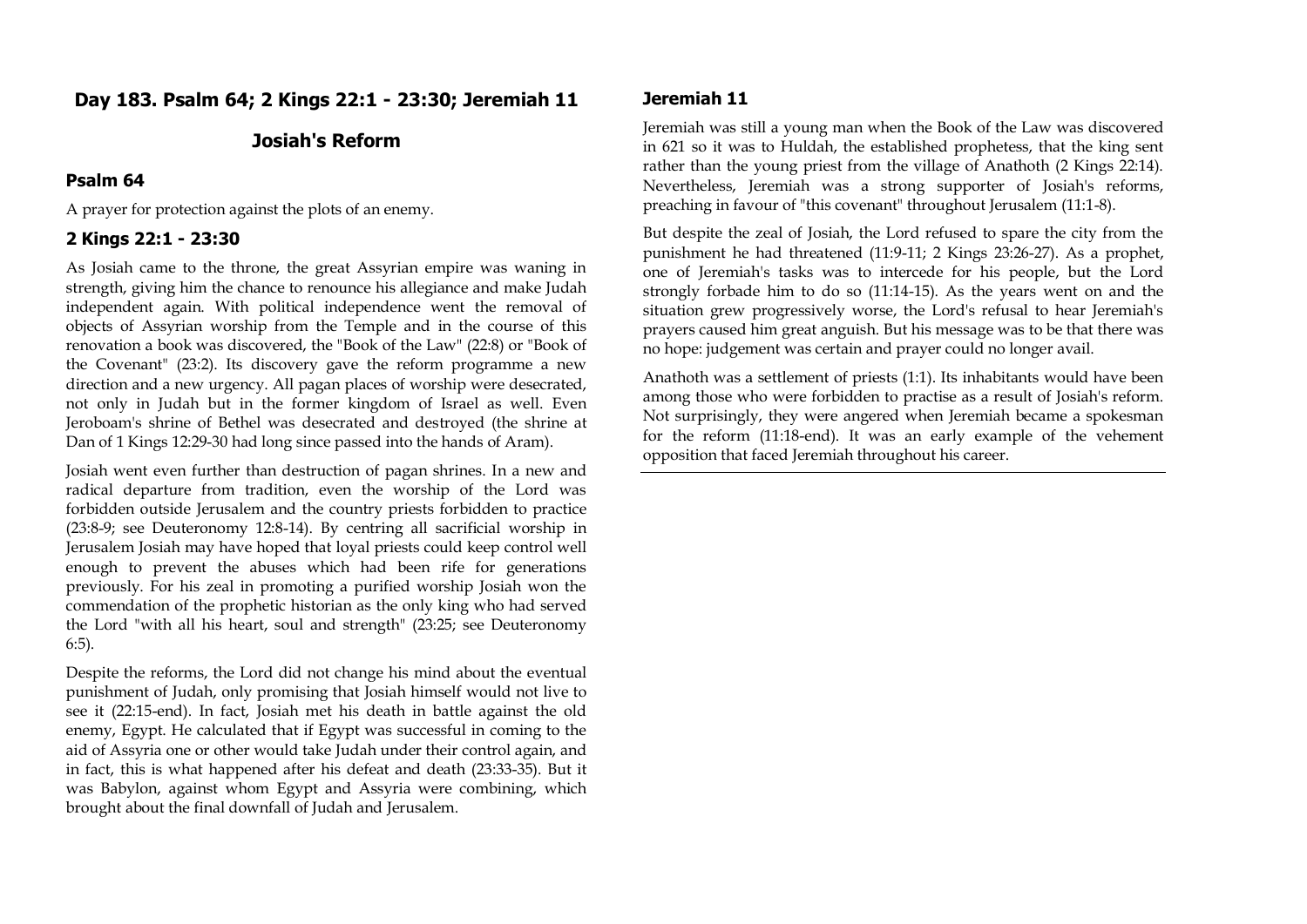# **Day 184. Psalm 67; Deuteronomy 5 - 7**

# **The Great Commandment**

# **Psalm 67**

When God blesses his people all nations on earth will worship him.

# **Deuteronomy 5**

After reminding them of their history, in chapters 1 - 4, Moses summons all Israel to hear the Law. In doing so, he stresses that it is to be perpetually valid. The covenant God made with the first generation which left Egypt is to apply to all generations (5:3). Thus the 7th. Century compilers of Deuteronomy apply Israel's ancient tradition of Law to their own contemporaries. In the chapters to come, they will be interpreting, developing, explaining and commending it with passionate zeal.

In contrast to Exodus 20:11, the reason for the commandment to rest on the Sabbath is the release of the Israelites from slavery in Egypt (5:15). This reminder is characteristic of Deuteronomy (see 6:21-23; 8:14; 10:19; 15:15; 16:12; 24:18,22). The memory of their freedom from slavery is to supply Israel with the motive for grateful obedience.

In 5:23-end the position of Moses as mediator between God and Israel is clearly set out. They are to keep all his words because they are God's words. The same applies to the prophets in later times (18:15-18).

# **Deuteronomy 6**

The "Shema" (Hebrew for "hear") lies at the heart of the Law and was singled out by Jesus as one of the two great commandments (6:4-8; Mark 12:28-30). What God looks for is not outward obedience but the devotion of the heart. Every Israelite is to have God's Law constantly in mind and pass it down from generation to generation. Law and history combine to give Israel a sense of distinct national identity and set them apart from the other inhabitants of the land of Canaan.

# **Deuteronomy 7**

Chapter 7 takes as its theme the first of the Ten Commandments: "You shall have no other gods before me." In his love, God chose Israel as an act of

grace to be his own special people (7:7-8). As God's chosen people, Israel was to be holy, set apart for God to demonstrate in their way of life both his love and his righteousness. Throughout Deuteronomy, the Law is seen not as a series of burdensome commands, but as a way of life and blessing. It is a way of life which if followed will bring Israel outstanding blessing and mark them out as God's specially chosen people.

Because of their special calling, the people of Israel were to regard the other nations as a snare and to have no dealings with them. These nations were to experience the judgement from which the Lord was saving Israel. The nations of Canaan suffered because of their proximity to God's holy people but the whole world will suffer if the offer of God's saving love through Israel is refused.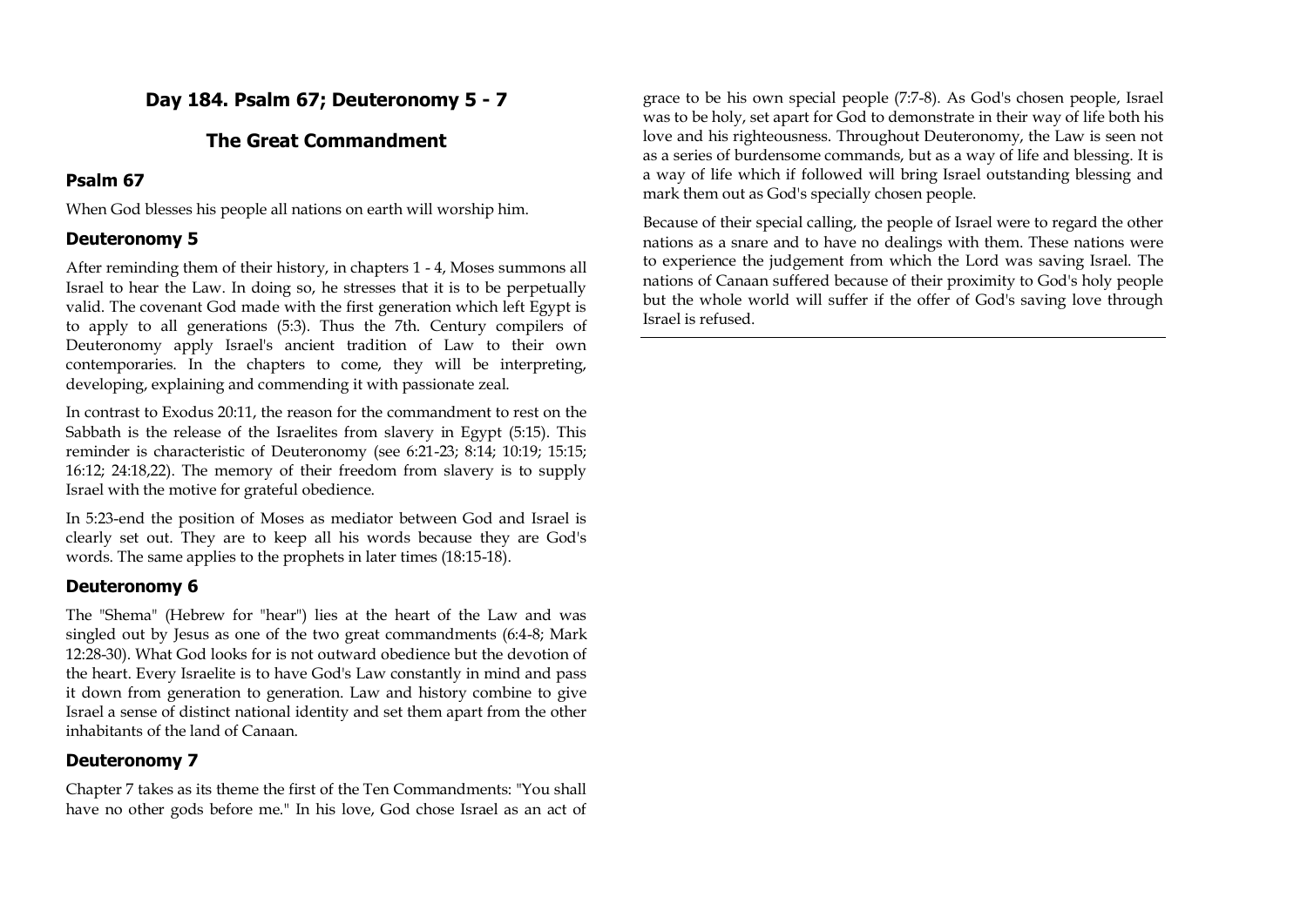# **Day 185. Psalm 113; Deuteronomy 8 – 11**

# **The Lessons of the Wilderness**

### **Psalm 113**

Praise to God, who cares for the poor and needy, from the whole of creation: the phrase "from the rising of the sun to its setting" means "from the furthest east to the furthest west".

## **Deuteronomy 8 - 11**

These four chapters comprise four sermons on living under the Law:

- A sermon on the discipline of dependence (chapter 8), warning Israel not to take God's blessing for granted.
- A sermon on the righteousness of God, who is a devouring fire (chapter 9), so that the Israelites do not forget their own sin and dependence on his mercy.
- A call to a distinctive lifestyle based on the commandments (chapter 10) and a reminder that the Lord has chosen Israel from among all nations (10:14-15) to demonstrate his character by their obedience to the Law.
- An observation on the conditions of life in Israel (chapter 11). Unlike Egypt, where the fertility of the soil depended on the Nile floods, in the Promised Land it will depend on the rain. The Israelites should therefore teach their children obedience because if they forget the Lord he may withhold his blessing.

There is a great difference of perspective between the person in need and the one with plenty. For a rich person, money has less value than for the poor; the rich are used to having all the necessities of life without worrying about them and enjoying a wide range of choice in most areas of their lives. It is difficult for them properly to appreciate the situation of the person struggling to make ends meet.

In these chapters Moses warns against the change of perspective that will take place when Israel becomes rich. The Lord is bringing them into a rich land where they will enjoy every good thing. The danger is that they will forget the lessons of the past, the discipline of the desert (8:2-5). They will

forget their origins as slaves delivered from Egypt (8:14). They will forget the Lord's mercy on them despite their continual disobedience (9:7-24). And they may forget that the Lord is God of rich and poor alike, shows no partiality and expects his people to care for the needy (10:17-19). Instead, they may begin to think that the wealth of the Promised Land is theirs by right, and to congratulate themselves on their righteousness in having deserved it (9:4-7). They may begin to fall for the attractions of pagan worship and the culture of the native people (11:16).

These are the dangers, of complacency, self-congratulation and compromise, to which rich Christians may easily fall prey. When we do, we forget the grace of God and serving him becomes a burden instead of a joy. We may also fail to pass on our heritage of faith to our children, leaving them with no sense of their need for God's mercy. We need to take to heart Moses' message to Israel, to remember the sins from which he has delivered us, the blessings he has given us and the tendency of our hearts to go astray. We need to "accept the word planted in us" (James 1:21), obey it and bear fruit of the kind God looks for.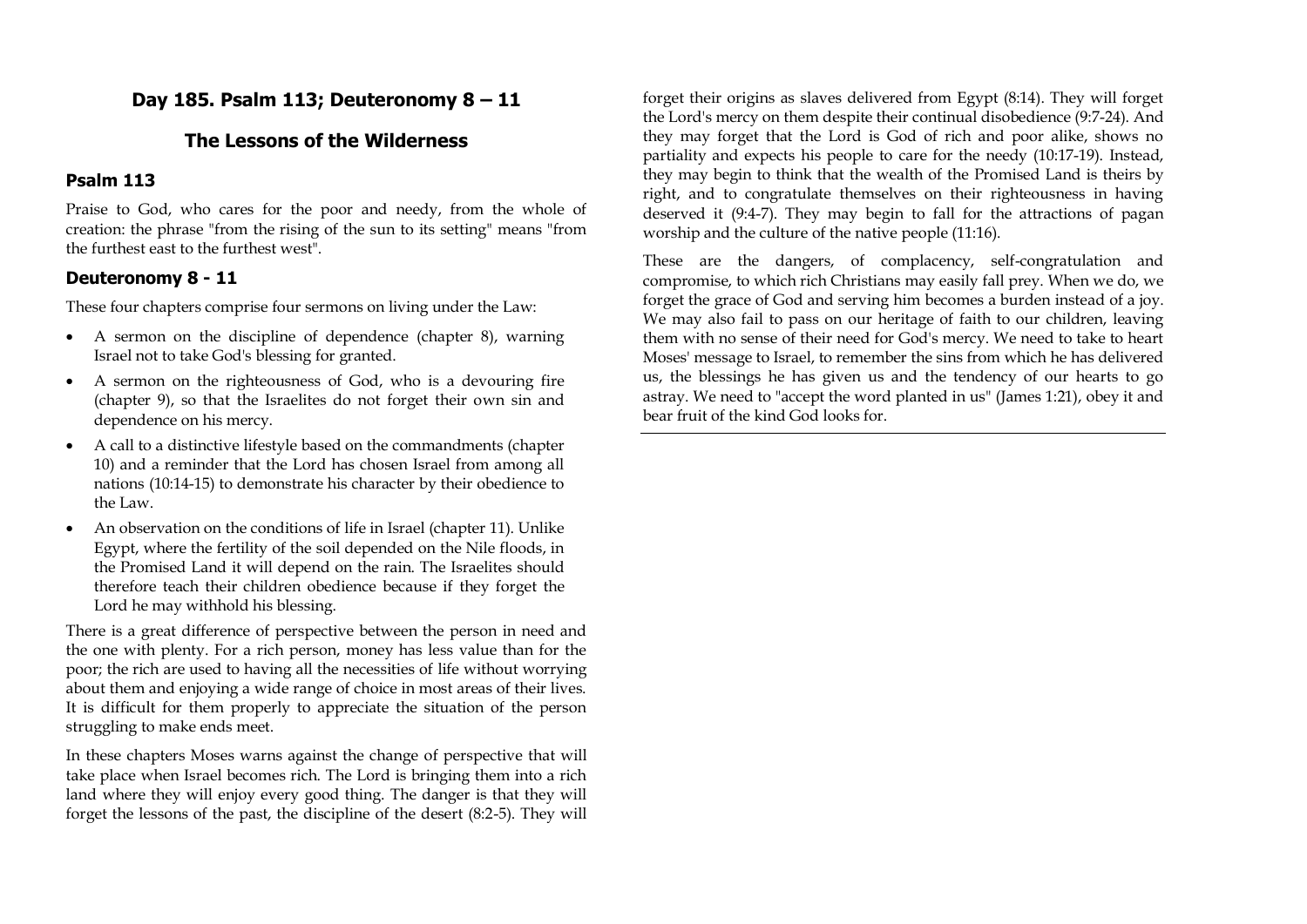# **Day 186. Psalm 19; Deuteronomy 12 – 14**

# **The Demand for Exclusiveness**

### **Psalm 19**

The blessings of keeping God's Law.

# **Deuteronomy 12:1-28**

Like the prophets Amos and Hosea, the writers of Deuteronomy knew from experience that even when the worship at the local shrines was offered to the Lord, the practices associated with it and the understanding of God's nature that went with them were derived more from pagan sources than from Israelite tradition. Their solution was to centralise worship in one place, where it could be overseen by faithful priests who would ensure the purity of worship and teaching.

The single central shrine was to be the place where the Lord would make "his Name" dwell, a place where he would be especially available to his people. This concept is fully expressed in Solomon's dedication prayer (1 Kings 8:22-53), in which his new Temple at Jerusalem was to be a place where heaven and earth were joined, the place where worship was acceptable and prayers heard.

In earlier times any slaughter of an animal was a sacred occasion. Meat would quickly go off and when an animal was killed it had to be eaten quickly, so the slaughter of an ox was the occasion for a feast when whole families and villages shared a meal. Moreover, the shedding of blood was a sacred thing, which had to be done with due reverence for God, the giver of life. However, if there were to be only one place of worship for the entire nation, it would make such communal occasions totally impracticable. Accordingly, the Deuteronomists took the further radical step of separating ordinary feasting from worship, allowing each to take place without the other: worship at the one central shrine, feasting anywhere, so long as no blood was eaten, in accordance with the most ancient taboo still recognised by the New Testament Church (Genesis 9:3-4; Acts 15:20).

# **Deuteronomy 12:29 - 13:end**

The prohibition of worship anywhere but in the one authorised place was meant to separate Israel from paganism. The regulations of chapter 13 build on this: anyone, be it prophet or even family member, who entices people away from the Lord is to be executed. Even signs and wonders are not to count in favour of the person who advocates apostasy. Jesus himself warned that miracles would not save those who were false disciples (Matthew 7:21-23). Even close family ties were not to be more important than faithfulness to the Lord (13:6-9; Matthew 10:34-37).

Since God had promised to bless the whole community if they were faithful and obedient, to promote apostasy would mean destroying the community's well-being. The whole community, therefore, was to take responsibility for resisting it.

## **Deuteronomy 14:1-21**

The precise reasons for these specific food taboos are lost in the mists of time, and may have been unknown even to the Deuteronomists. For them, the important point was separation. Israel was a specially chosen people and their separation from the other nations was to be expressed in the laws governing food.

## **Deuteronomy 14:22-end**

The abolition of worship anywhere but in one place would be bound to cause a great deal of unemployment among the priests who ministered at the local shrines. Deuteronomy renames these priests "Levites". They were to live among the Israelites without any specific inheritance and their maintenance was to be the responsibility of the whole community. They were to be included in celebrations at the central place of worship (12:12) and in local feasting (12:19) and every three years the tithe set aside for the Lord was to be given wholly to them (14:28-29). The rest of the time, giving the tithe was to be an occasion for both worship and celebration.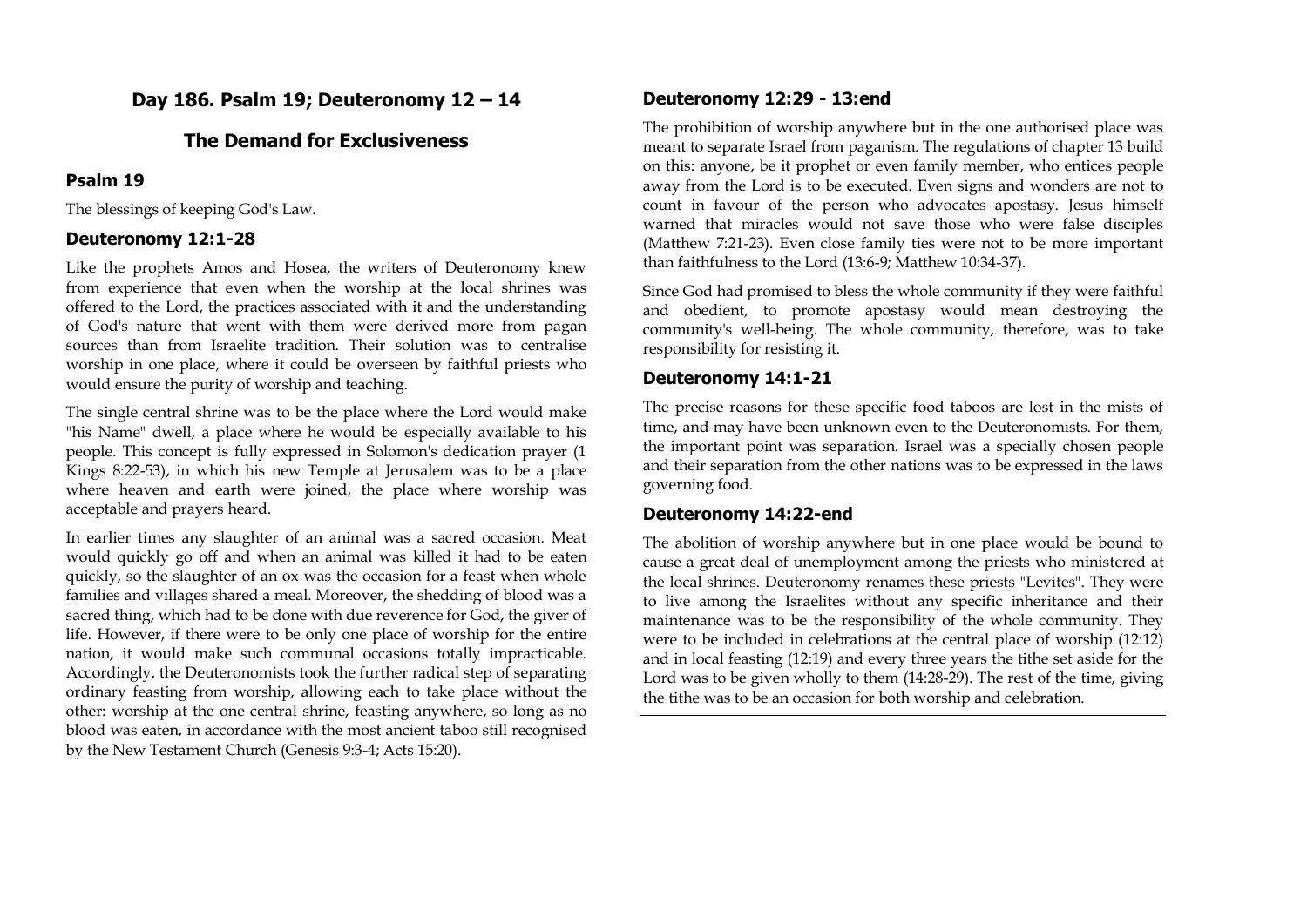# **Day 187. Psalm 65; Deuteronomy 15 - 18**

# **Kings, Priests and Prophets**

# **Psalm 65**

The Lord's worshippers are blessed with spiritual refreshment and material plenty.

# **Deuteronomy 15:1 - 16:17**

The economic regulations sketched out in Deuteronomy are very different from the economics with which we are familiar. In modern western culture economics has to do with the distribution of scarce resources; the underlying assumption is that the total wants of society will always be greater than the resources available. In contrast, Deuteronomy portrays the economics of "enough". The economy is undergirded by God's blessing; as long as Israel continues obedient to the Lord there will always be plenty for everyone. So if someone falls on hard times, the rich are to help him up again (15:7-8). In fact, they can afford to be generous to their own cost, knowing that God will bless them for it (15:10). If a poor man borrows money to tide him over, he must be released from the debt in the seventh year (15:1-3). If a man or woman is sold into slavery to avoid destitution, they too must be given the option of release (15:12).

The seventh year is an extension of the Sabbath day on which all economic activity ceases and everyone can rest from their labour knowing that God will provide for their needs. The festivals, too, provide a time of rest and rejoicing, and a time to remember the rescue from Egypt (16:11-12). The sacrifices required (15:19-20) also remind every Israelite farmer of his dependence on God's blessing.

# **Deuteronomy 16:18 - 18:end**

Deuteronomy puts the regulation of society in the hands of judges, priests, Levites, kings and prophets but leaves the relations between them unclear. The key role is to be played by the judges (16:18-20), who are to ensure that local life is governed by strict justice.

In the context of Josiah's reform, the Levites were in fact the priests who had been ejected from the local shrines. They were encouraged to move to

the single central shrine, where they might act either as superior judges or inferior priests. Those living in the towns and villages provide a court of appeal in cases where the local judge cannot decide (17:8-13).

Deuteronomy is decidedly sceptical about kings, seeing no benefits and considerable dangers in having one, and giving him no defined role. If there is to be a king, he is to be governed by the Law taught to him by the Levites and not to think himself better than anyone else. In particular he is to avoid the dangers of wealth and foreign alliances, into which Solomon so spectacularly fell (17:16-17; 1 Kings 10:26-11:6).

On the other hand, Deuteronomy elevates the role of the prophet: the prophet and not the king, the priest or the judge, is to be God's spokesman, the successor of Moses himself (18:15-18). And because prophecy is so important, false prophecy is to be severely punished (18:20).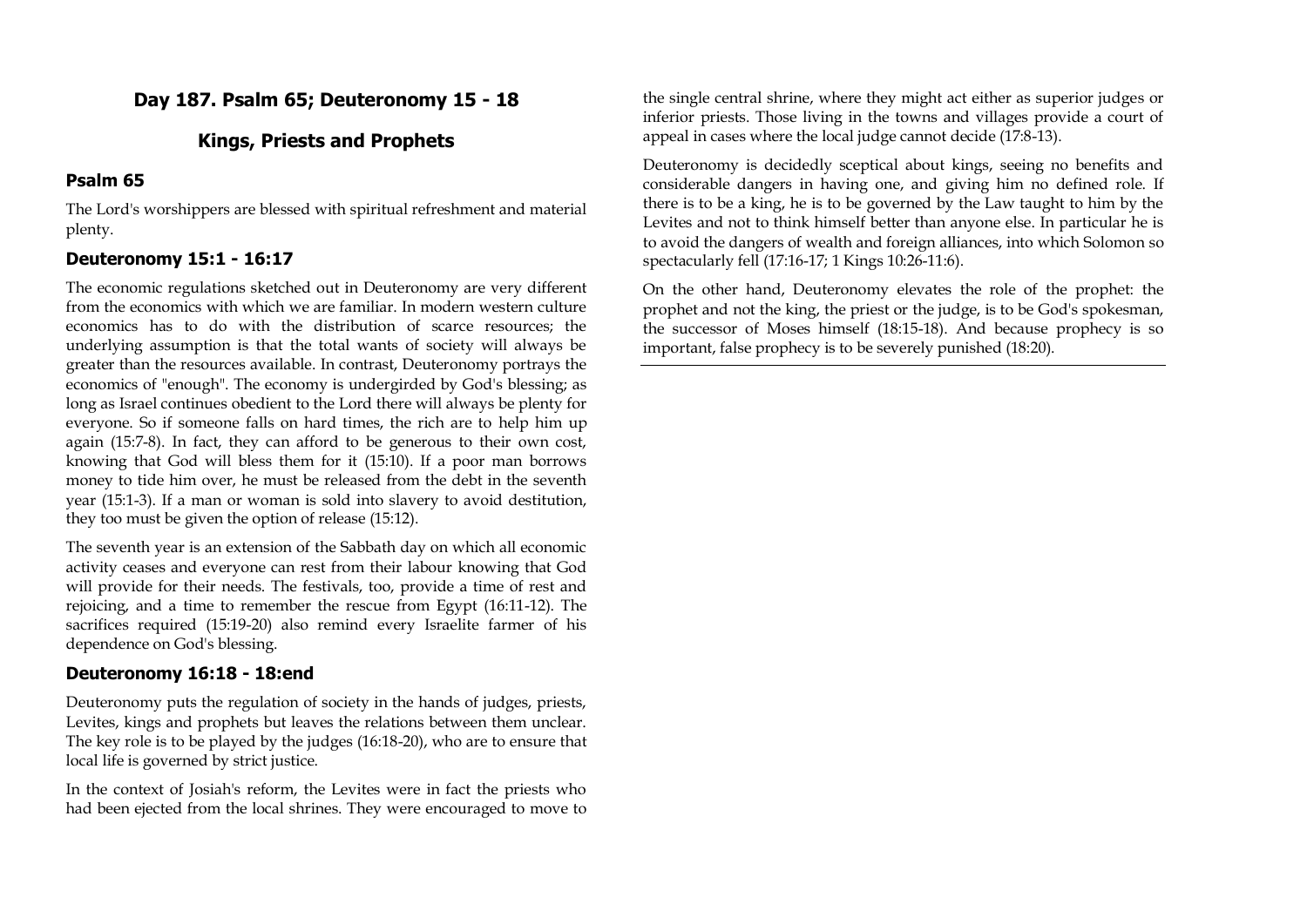# **Day 188. Psalm 127; Deuteronomy 19 - 22**

# **Murder; War; Marriage**

### **Psalm 127**

However hard one may work, it is God's blessing that brings prosperity. Children are the sign of his blessing and are in his gift.

## **Deuteronomy 19**

A chapter about perversion of justice. By providing cities of refuge the community ensures that as far as possible those guilty of manslaughter are protected from the avenger, a member of the family of the person killed who had the duty to avenge the killing.

### **Deuteronomy 20**

All life belongs to God who gave it, so warfare, in which people are to be killed, is holy and must be conducted according to God's rules. As long as these are kept, victory is assured. However many the enemy, the Lord will fight for his people (20:1-4). Israel is to be merciful toward their opponents wherever possible (20:10-11); to distinguish between combatants and noncombatants (20:13); to treat captured women with humanity (21:10-14); to have regard for the environment, which always suffers in war time (20:19- 20); but to be uncompromising towards the Lord's enemies (20:16-18).

In the economic laws, because God guarantees prosperity, exploitation and overwork are forbidden. In the same way, because God guarantees victory, warfare is not to be a total commitment; there is room to acknowledge the importance of other callings, including work and marriage (20:5-7), and even to provide leeway to the fainthearted (20:8).

# **Deuteronomy 21:1 - 22:12**

Behind these regulations is a sense of what is right which is emphatically not based on the rights of individuals, but on community responsibility before God.

Murder cannot be treated lightly (21:1-9). Before God it carries objective guilt, which must be atoned for. If the guilt of murder is not treated as a serious responsibility the morale of the community may be undermined.

The family is the basic building block of society. A son who has not learned proper respect for his parents, if let loose on society, spreads the cancer of disrespect for authority (21:18-21). According to this regulation, the prodigal son of Jesus' parable deserved death.

By his crucifixion, Jesus died under God's curse (21:22-23; Galatians 3:13).

### **Deuteronomy 22:13-end**

Israel was a patriarchal society in which women depended on men for their protection. These laws are to ensure that women, who cannot defend themselves, are treated justly.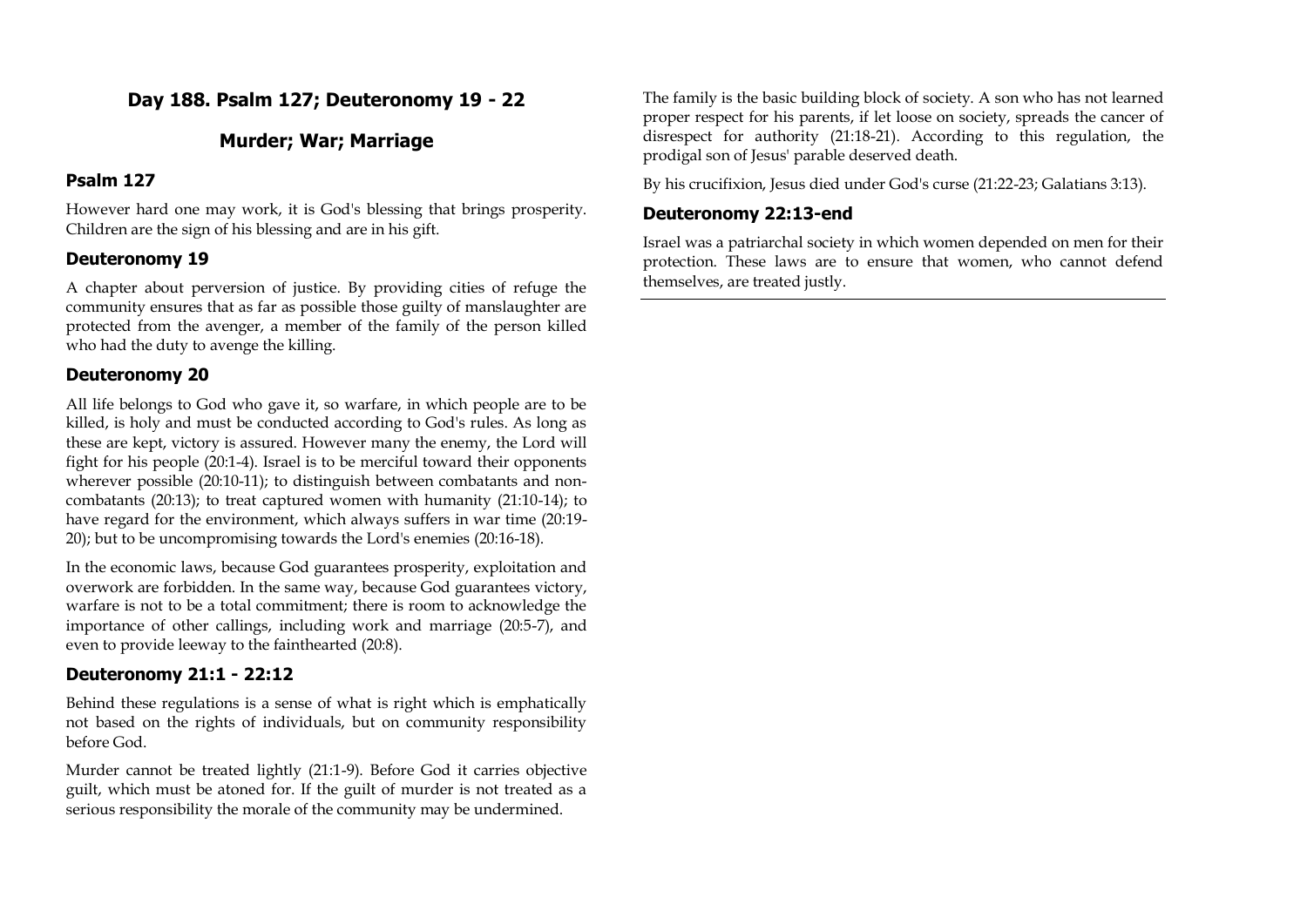# **Day 189. Psalm 128; Deuteronomy 23 - 26**

# **Enjoying God's Blessing**

#### **Psalm 128**

To fear the Lord and obey him is the way to blessing for both individual and community. The prayer includes the "shalom" or prosperity of Jerusalem; to live in harmonious community enables each family to enjoy God's blessing.

### **Deuteronomy 23 - 26**

These chapters contain a series of regulations to ensure that Israelite society does not fall prey to the domination of money, by placing a requirement of generosity towards one another as fellow human beings above the money rights of owner or creditor.

Thus, for example, fellow Israelites are not to demand interest of one another (23:19-20) since the payment of interest changes the loan from a gesture of brotherly support into a commercial transaction; creditors are not to use their power over those in their debt to oppress them and deny them basic human dignity (24:6,10-13); employers are to have regard to the rights of their employees (24:14-15); owners are not to exclude others from the enjoyment of their property (23:24-25) nor to attempt to maximise their profits; rather, they are to accept a lower yield for themselves in order to leave something for the poor (24:19-22). Even the animals used for farm labour are to be allowed to enjoy some of the harvest (25:4).

These rules help to guard the "shalom", the harmony of the community and to ensure that the prosperity of some is not gained at the expense of others. Where money values take precedence over human values, where people are treated as "human resources" and relationships defined by economic status, "shalom" is lost. Towards those outside the Israelite community, however, things are very different. The abhorrence of Canaanite worship in Deuteronomy is linked with an extreme nationalism. There is no sense in which "shalom" is to apply in relationships with other nations (23:3-8,20; 25:17-19).

Two essential features of "shalom" are an attitude of dependence upon God throughout the community and concern for the poor and the powerless.

Chapter 26 provides prayers to be used at the presentation of the first-fruits and tithes to remind each Israelite of their dependence on God's provision and their duty to the poor. Finally, "shalom" can only flower when the values undergirding it are written in the hearts of everyone in the community. So Israel must keep God's laws with all their heart and soul (26:16; 6:4-9).

The laws conclude with a summary of the terms of the covenant: Israel is to obey all God's laws; they are to be his treasured possession, and he will bless them and give them honour and fame.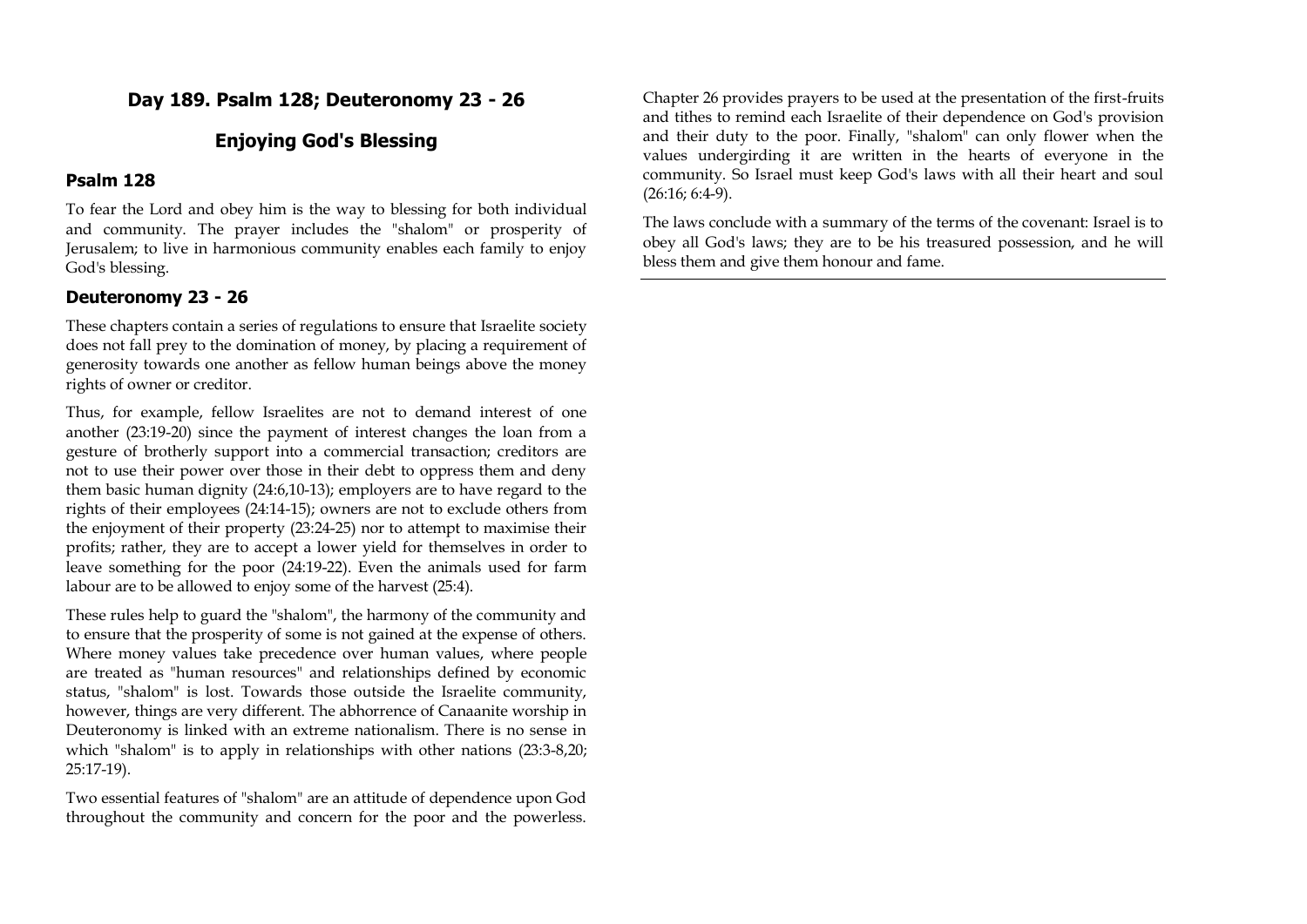**Day 190. Psalm 7; 2 Kings 23:31 - 24:7; Jeremiah 7:1 - 8:3; Jeremiah 26**

### **The Temple Sermon**

#### **Psalm 7**

A prayer to God the righteous judge to defend his servant.

### **2 Kings 23:31 - 24:7**

Pharaoh Neco of Egypt had just defeated Josiah (23:29-30) and extended his sphere of influence over Judah once again. He deposed Jehoahaz and set up Jehoiakim as a puppet king. Unfortunately for Jehoiakim, the dominance of Egypt did not last long. Nebuchadrezzar's power continued to grow and soon the king who owed his throne to the Egyptians found himself having to reckon with a much more powerful enemy.

### **Jeremiah 7:1 - 8:3**

Most prophetic oracles give little indication of when or where they were spoken, but in the case of Jeremiah's Temple sermon both timing and place are significant. Temple worship was obviously continuing to flourish, but so was the worship of a variety of false gods, the "Queen of Heaven", probably a title for Astarte, the consort of Baal (7:18); Molech, who demanded the slaughter of children (7:31); and the sun, moon and stars (8:2). Despite this, Jerusalem and its leaders placed false confidence in the presence of the Temple. According to Deuteronomy, this was the place where the Lord chose to put his Name; he would surely protect it and the people who worshipped there.

But Jeremiah exposes the falsity of such ideas. Before Jerusalem, Shiloh had been the site of the tabernacle and the ark but this did not save it from destruction at the hands of the Philistines (1 Samuel 4). If they claimed to live by Deuteronomy, they should obey its decrees, the Ten Commandments (7:9) and the injunction to care for the alien, the fatherless and the widow (7:6). The fate of Israel (7:15) should be a dire warning to Judah not to follow in her footsteps. Although Jeremiah's warnings were framed conditionally, in fact there was no hope of repentance; sentence on Jerusalem had already been passed (7:3,16; 7:30-8:3; see 6:27-30).

### **Jeremiah 26**

Another account of the Temple sermon places it in the context of the political divisions in Judah. On the one hand are the priests and prophets, the Temple establishment, supporters of any policy which promoted the importance of the Temple. On the other are a group of powerfully placed officials, most of whom would have served Josiah, many opposed to Jehoiakim's pro-Egyptian policy. This group included some of the same men, such as Ahikam son of Shaphan, who had been present at the first reading of Deuteronomy and had supported the reforms (26:24; see 2 Kings 22:8-14). However, not every opponent of the king had the protection Jeremiah enjoyed (26:20-23).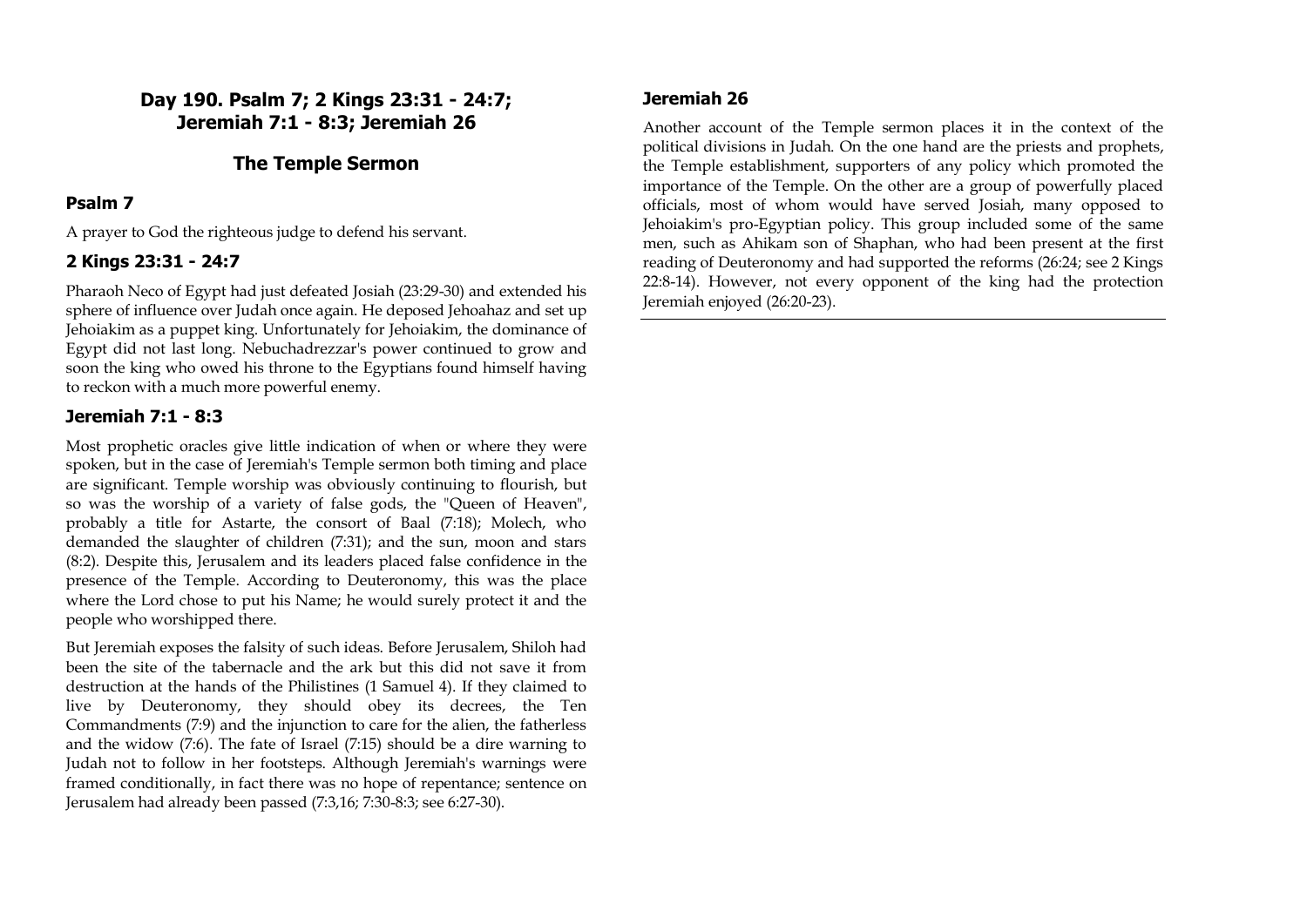# **Day 191. Psalm 11; Jeremiah 8:4 - 10:end**

# **The Failure of the Covenant**

### **Psalm 11**

Trust in the Lord in a time of social and political upheaval.

### **Jeremiah 8:4 - 9:end**

In the early days of Josiah's reform, Jeremiah had preached enthusiastically in favour of Deuteronomy, urging the people of Judah to take it to heart. But he quickly realised that any changes which the king had brought about went no more than skin deep. The official interpreters of the Law themselves had failed to obey it with their heart, soul and strength. In fact, having no understanding of the Lord's heart, they twisted the Law rather than teaching it truly.

The opening oracle announces the theme of the whole section (8:4-7). Judah has been offered the chance to "return", but instead they continue to turn away and, as a result, they do not have a true knowledge of the Lord. The scribes, whose duty it was to interpret the Law, have twisted it (8:8-9). Unless it is based on the word of the Lord, "wisdom" is foolishness, likely only to lead people astray. Jeremiah parodies the proverbs of the wise which convey nothing (8:20) and asks where is true wisdom (9:12). True wisdom is based on the knowledge and fear of the Lord (9:23-24; see 1 Corinthians 1:20-31).

Prophet and priest are deceitful (8:10). The prophets had proclaimed "shalom" or "peace" and the people had been deceived (8:11,15). So the deceit of the leaders spreads to all (9:3-9). The people looked for healing also, but no healing came (8:15,22). And Jeremiah, deeply affected by the plight of his people facing the inevitability of punishment, also finds no healing for his grief (8:21-9:1; 9:10). The army of destruction is on its way from Dan, in the extreme north (8:14-16). As death approaches, Jeremiah calls for the women to raise a lamentation (9:17-21).

### **Jeremiah 10**

This chapter is an addition to the collection of oracles in chapters 8 and 9, taking up its themes. Wisdom was international and much of Israel's

wisdom tradition was shared with other nations. But there is no wisdom in the worship of idols, only in the true God, the Creator of all things. The last few verses come from the time of the fall of Jerusalem itself: a lamentation (10:17-22) and a prayer for justice (10:23-25).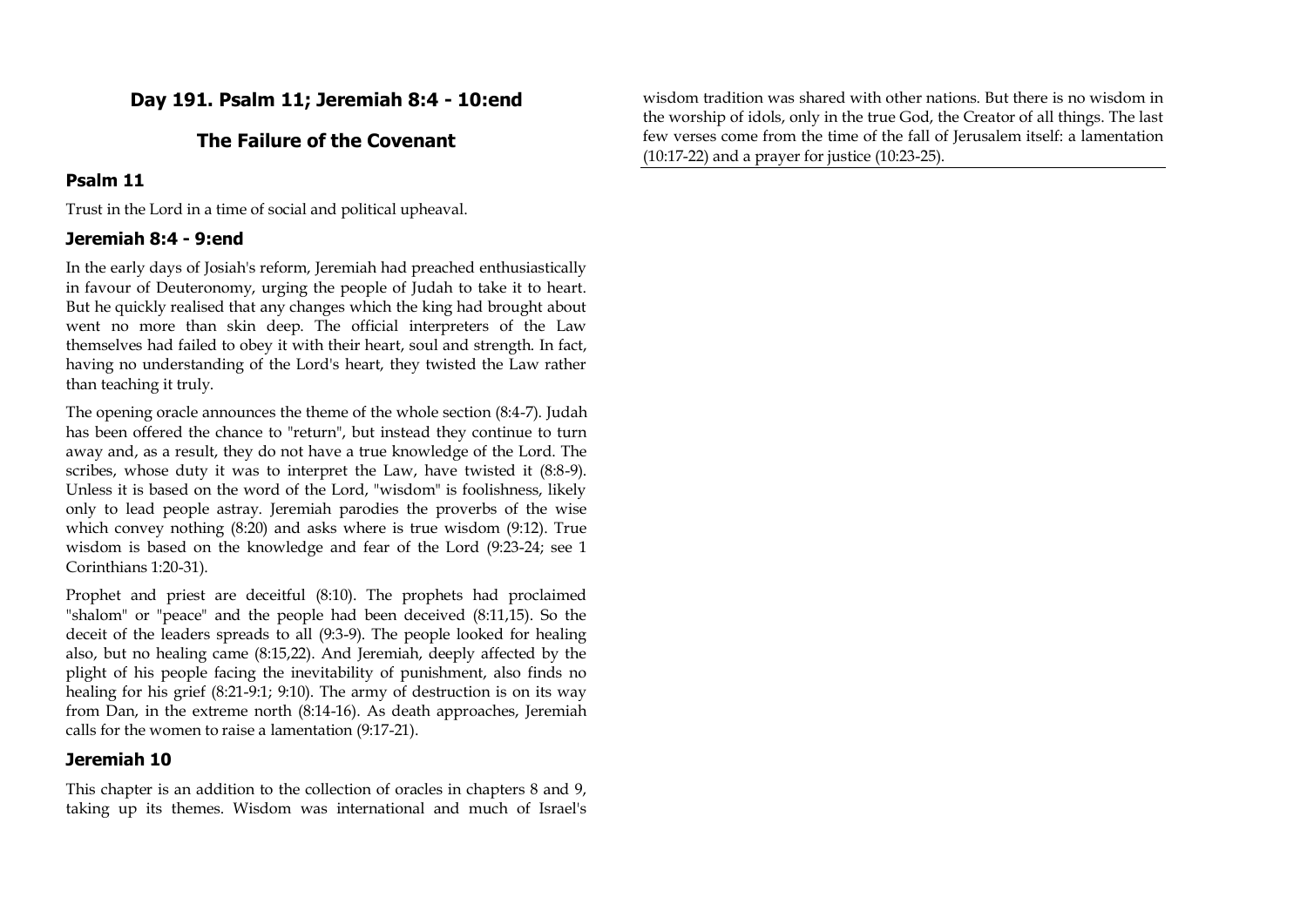# **Day 192. Psalm 80; Jeremiah 12:7 - 15:9**

# **Judgement is Inevitable**

### **Psalm 80**

Israel is pictured as the Lord's vineyard, echoing the prophecy in Isaiah 5:1- 7 and Jeremiah 12:10. The refrain (80:3,7,19) calls for a renewing of the high priestly blessing (Numbers 6:25). The "man at God's right hand" (80:17) is the king; the people pray that God will be with him and restore the nation to peace and prosperity.

### **Jeremiah 12:7 - 13:end**

A series of oracles and stories underline God's determination not to spare his people. Their sin is too great. Like the leather loincloth of 13:1-11 (in other versions a "belt"), Judah is useless. Although meant for close relationship with God, she will be rejected.

The section 13:15-end consists of four short messages, placed together so as to make a sequence. The first offers the possibility that the Lord may relent if the people pay attention, but it soon becomes apparent that there is no hope of repentance, especially from the king and queen.

## **Jeremiah 14:1 - 15:9**

One of the duties of the prophet was to intercede for the people. As well as being the Lord's spokesman to Judah, he was also to be Judah's spokesman before the Lord. But a special feature of Jeremiah's calling was that he was forbidden to undertake the prophetic ministry of intercession (7:16; 11:14). The Lord had already determined not to show mercy; prayer was useless.

This prohibition caused Jeremiah a great deal of anguish. Knowing the fate hanging over Jerusalem, of which its inhabitants were completely unaware, caused him to weep with grief and frustration (8:21-9:2; 13:17; 14:17). He wanted above all things to intercede to avert the calamity. Thus, 14:1-9 is a lament in time of drought followed by a conventional prophetic prayer for the Lord to intervene and save. But instead of compassion, the answer from the Lord (14:10) is implacable.

Again the Lord forbids Jeremiah to pray for the people, so he asks, "What about the other prophets?" They were conveying messages of hope and

security and presumably still offering the ministry of intercession. But the Lord simply tells him not to worry about them; their judgement too will come in its time (14:11-16).

Again, Jeremiah attempts to pray for the people. In 14:17-22 he laments the coming destruction, this time offering words of repentance on behalf of the nation. Again, the Lord warns him of the futility of his prayers (15:1-9). In the past, the prayers of Moses and Samuel helped to deliver Israel from the consequences of her own sin (Exodus 32:11-14; 1 Samuel 12:19-23), but this time even Moses and Samuel could make no difference.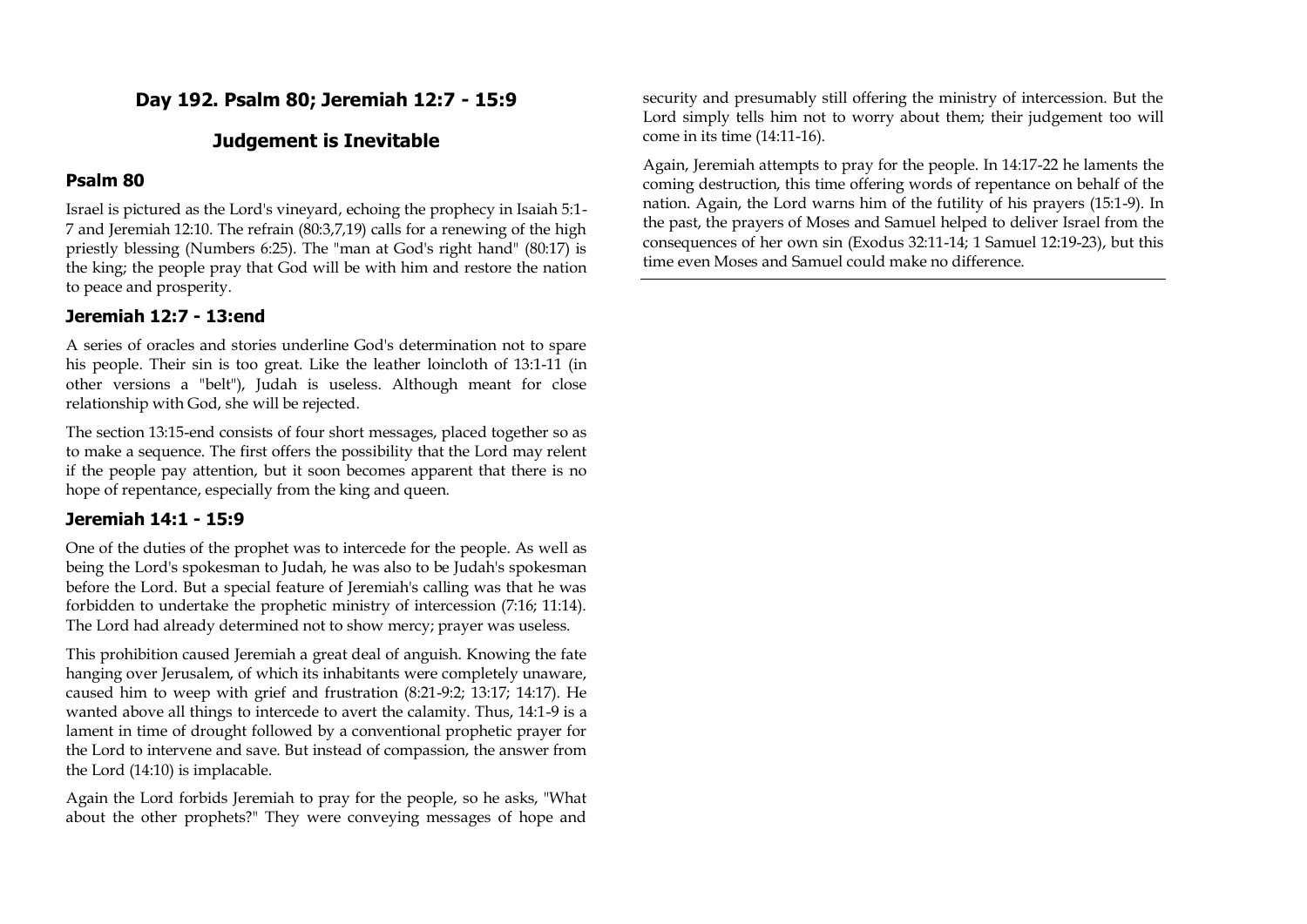**Day 193. Psalm 17; Jeremiah 17:19 - 20:6**

#### **The Potter's House**

#### **Psalm 17**

A prayer for protection from someone beset by enemies.

#### **Jeremiah 17:19-end**

The gates of the city were the principal meeting place and place of trade. On the Sabbath, economic activity should have given way to a procession of people coming and going from the Temple. The area of the gate was the place to find an audience for the message Jeremiah had to give, in which he contrasts the various kinds of traffic. If the procession of traders on the Sabbath continues, the result will be the victory of foreign armies who will burn the gates with fire. In contrast, the procession of worship will lead to further processions of Judah's kings and officials, coming and going in peace.

### **Jeremiah 18**

Jeremiah had been given a message of judgement from a God he knew to be merciful. All around his contemporaries contradicted it (4:10; 6:13-14; 8:10-11; 14:13; 18:18; 20:1-2). In order to be sure of the truth of what he was proclaiming, Jeremiah needed a clearer understanding of God's character. This is what the experience in the potter's house supplies. It shows God's sovereignty in both mercy and judgment. By offering Judah the chance to repent and be saved, God affirms his sovereignty in mercy. When the exile came, Jeremiah saw the divine Potter breaking the spoiled pot in order to begin again. This was the basis for the messages of hope which he later gave to the exiles.

Priests, prophets and wise men (18:18) were the three classes whom Jeremiah had criticised in his earlier messages (8:8-12). Not surprisingly, they were combined in opposition to him. Here, he reacts badly, in anger and bitterness.

#### **Jeremiah 19:1-13**

Like the Temple sermon (7:1-2) and the Sabbath sermon (17:19-20) the place of this message was very significant. Topheth was the place where children

were sacrificed to the foreign gods Baal and Molech (7:31; 19:4-6). By taking the elders and priests to a place they might have chosen to ignore, Jeremiah was dramatising his message. First the play on words in verse 7 drew attention to the jar in his hand, then the climax of his message came when he smashed the jar as a prophetic symbol of the destruction coming on Jerusalem.

#### **Jeremiah 19:14 - 20:6**

One of the jobs of Pashhur was to keep the prophets in order. Most prophets were based in the Temple and made their living by contributing to the worship there. But with their ecstatic behaviour and reputation for eccentricity it was important for the priests who presided in the Temple to make sure that they did not get out of hand. Some 150 years before, Amos had been turned away from Bethel by the priest Amaziah because his message was not acceptable (Amos 7:10-13). In punishing Jeremiah, Pashhur was within his rights and his conception of his duty.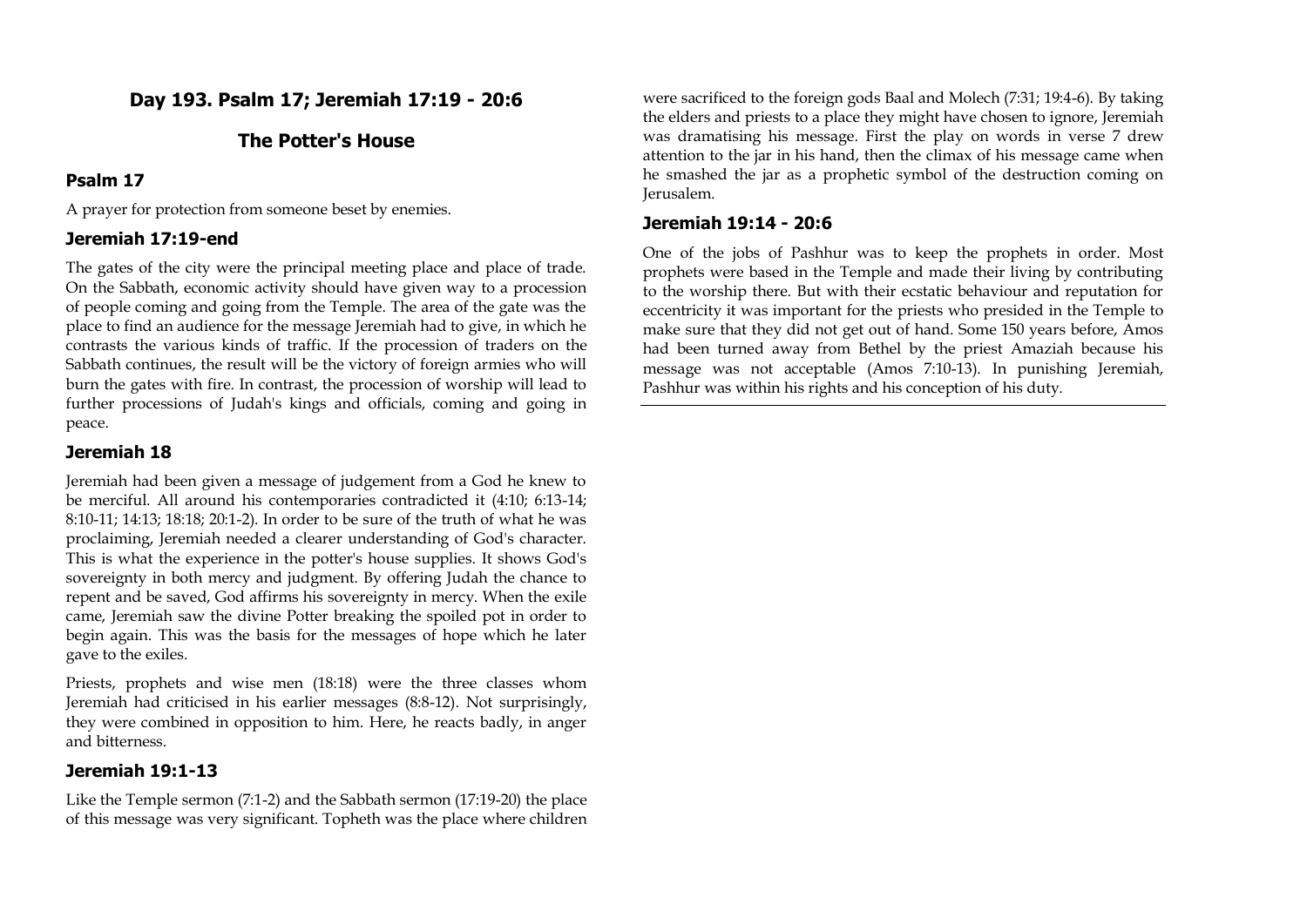# **Day 194. Psalm 88; Jeremiah 12:1-6; 15:10 - 17:18; 20:7-18**

# **Jeremiah's "Confessions"**

### **Psalm 88**

The writer cries out in despair. Although God himself seems to have turned against him (88:6-8,14), yet God is the only one who can save (88:1).

### **Jeremiah 12:1-6; 15:10 - 17:18; 20:7-18**

As well as his prophetic oracles, Jeremiah has also left us fragments of his "spiritual journal", recording the struggles he had within himself and with the Lord as he faced up to what seemed an impossible task. When God called him, he was young and lacking in confidence (1:6). The message he was given to proclaim, that Jerusalem was to be destroyed by the Babylonians, filled him with grief and anguish (8:21-9:2; 13:17; 14:17-18). Led astray by the false prophets, few of those who heard him believed it, and until the victory of Nebuchadrezzar over Egypt in 604 B.C. even Jeremiah found it difficult at times to believe it could be true (4:10; 14:13), yet this message was the cause of vehement opposition from the powerful in Jerusalem and even from the people of his own village (11:18-20; 15:10; 18:18; 20:1-2).

To make his problems worse, the Lord had called him to set himself apart from ordinary society. He did not get married, which was very unusual for a man of his day (16:1-4), and he did not take part in any community celebrations (16:5-9) so he would have had virtually no one with whom to talk things over. Finally, despite his deep concern for the fate of Judah, he was forbidden to intercede for them and whenever he tried to do so the Lord reaffirmed his determination to execute judgement (11:14; 14:11-12; 15:1-4).

So instead of opening his heart to his friends and family, Jeremiah opened his heart to God. He told him about his anguish and confusion; he expressed his anger and argued with God. And each time, God reaffirmed his purpose and his expectation that Jeremiah continue faithful, calling him to repent of any lack of faith. (12:5-6; 15:19-21). God knew all about Jeremiah's problems, and continued to use him despite his weaknesses and wavering.

In 12:1-6, Jeremiah questions God about the apparent injustice of a world in which the wicked prosper. The same question is expressed in Psalm 73 and Job 21. But Jeremiah's real question is, "Why will God not do something about his persecutors?" The answer is that rather than take the problem away, God will give him the strength to cope with it so long as he is faithful to his calling (12:5-6).

15:10-end follows directly the Lord's prohibition of Jeremiah's prayers and expresses the anguish of his isolation (15:15-17). But that isolation is part of God's purpose. Jeremiah is to stand with God against his own people, to put his trust in God rather than in human beings (15:19-20).

17:7-13 is a wisdom psalm reminiscent of Psalm 1, expressing the same distinction between those who trust in God and those who do not. This is followed by a prayer of penitence and trust in 17:14-18.

20:7-end follows the incident with Pashhur, when Jeremiah was put to ridicule in the stocks. The power of God's word is the cause both of Jeremiah's anguish and his vindication. Praise to God and declarations of trust in him alternate with cries of despair, showing how Jeremiah had been stretched to the limit, both spiritually and emotionally.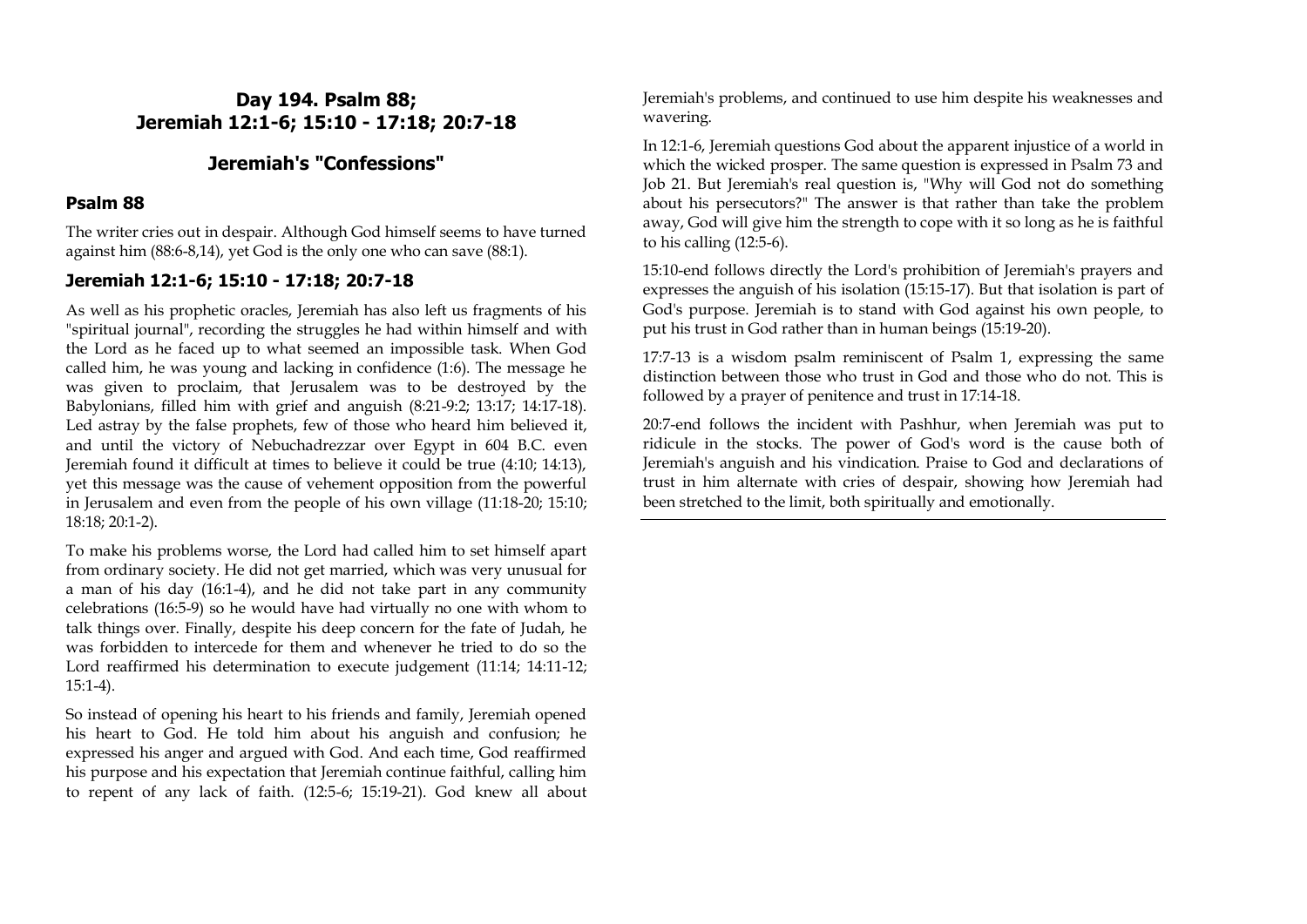# **Day 195. Psalm 43; Jeremiah 25; 35 - 36; 45**

# **Baruch's Scroll**

#### **Psalm 43**

Oppressed by his enemies, the writer looks for a renewed sense of God's presence in worship.

### **Jeremiah 25**

The fourth year of Jehoiakim, 605 B.C. (25:1; 36:1), was the year Nebuchadrezzar defeated Egypt at Carchemish. Now it was obvious that the main threat to Judah would come from Babylon rather than Egypt, whose king had put Jehoiakim on the throne. Chapter 25 is a summary in the light of the new situation. Judah has failed to heed the prophets' message and as a result they will go into exile. All nations will suffer the Lord's wrath at the hands of Babylon but in the end Babylon itself will be punished. The predictions of judgment on the nations are reflected in the oracles collected in chapters 46 - 51, which end with a long denunciation of Babylon. Peter writes (1 Peter 4:17-18) that judgement begins with God's people. The suffering of Israel because of their disobedience is intended as a sign to all nations of God's righteous requirements.

This chapter contains the first prediction of a seventy year exile (25:12; 29:10; Daniel 9:1-2). Seventy is meant as a round figure indicating a considerable period of time, but also gives hope that the exile will end. Eventually God will forgive, and Judah be restored. When it became obvious that Jerusalem would fall to the Babylonians, Jeremiah himself began to predict the eventual return of the exiles and restoration of the nation (Jeremiah 29 - 33).

#### **Jeremiah 35**

The Rechabites were a sect who opposed the settled agricultural lifestyle of Israel in Canaan and the worship of the gods of Canaan which went with it. Jonadab, son of Rechab, was an ally of Jehu at the time of his rebellion and destruction of Baal worship (2 Kings 10:15-17). Jeremiah means to contrast the obedience of the Rechabites to their founder, even under the most difficult conditions, to the disobedience of Judah to the Lord.

#### **Jeremiah 36**

The hardheartedness of Jehoiakim and his refusal to listen to Jeremiah is in direct contrast to the attitude of his father Josiah on first hearing the scroll of the Law (2 Kings 22:11-13). Some of the officials who looked on in horror as Jehoiakim burnt the scroll of the Lord's words were the sons of those who had stood by Josiah some 15 or so years before. To burn the scroll not only showed Jehoiakim's contempt for the Word of Lord but showed that he considered it powerless. If the written words could be burnt, the spoken word of which the scroll was a record could do little. By instructing Jeremiah to rewrite the scroll and add to it, God affirmed his purpose and the power of his Word (see 1:9-10; 20:7-12; 23:29).

#### **Jeremiah 45**

The Lord's message to Baruch is a message to all those who take God's side in times of trouble. We cannot expect to escape from the effects of the dislocation of society. We are not to seek great things for ourselves, but we may trust God to protect us from the worst.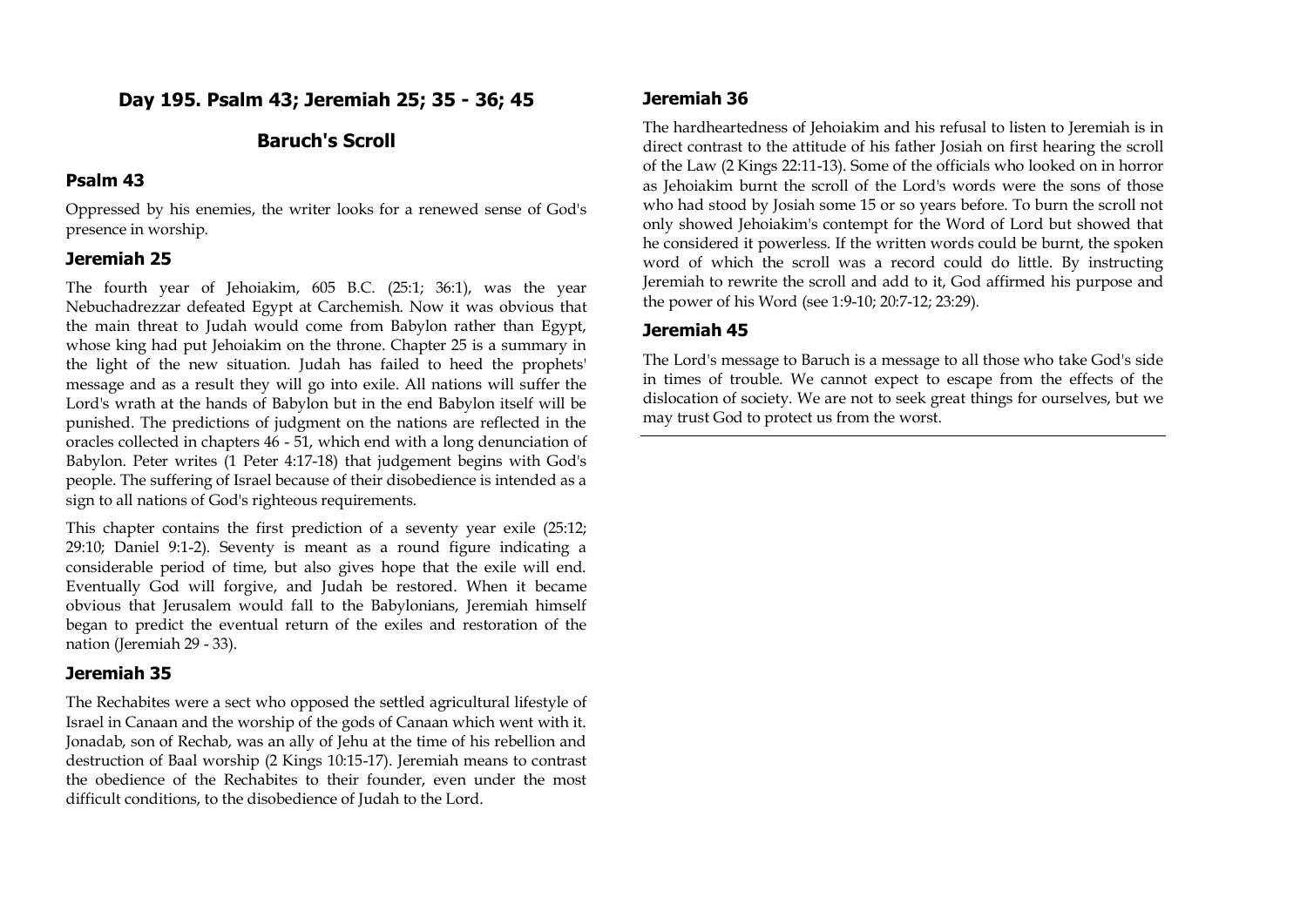**Day 196. Psalm 94; Jeremiah 22 - 23**

### **Kings and Prophets**

#### **Psalm 94**

The writer longs to see justice prevail.

### **Jeremiah 22:1 - 23:8**

According to Deuteronomy 17:14-end the task of Israel's kings was to obey the Law and defend the poor and the powerless. If they failed to do this, there was really little point in having them. If they were unfaithful to the Lord's covenant they would bring disaster on the people. This is the background against which Jeremiah assesses the kings of Judah who reigned during his lifetime (22:1-9).

Jehoahaz, also known as Shallum (22:10-12), had succeeded his father Josiah when Josiah was killed in battle against the Egyptians, only to be taken into exile into Egypt. The real tragedy, says Jeremiah, is not that of Josiah, who died fighting the Lord's enemies, but of Jehoahaz, who, while living, will never again return to his native land.

His younger brother Jehoiakim, who replaced him, set about an ambitious programme, financed with heavy taxes and forced labour, to strengthen his position and that of the nobles who supported him (22:13-14). Jeremiah asks whether kingship is a question of status or of service. Does living in a grandly decorated palace make someone great or is it rather obeying the Law and administering justice? Both Jeremiah and Jesus answer that it is serving others, and particularly the poor and needy (22:15-16; Luke 22:24- 27; Matthew 25:31-end). This is what Josiah did and what Jehoiakim conspicuously failed to do. To know the Lord (22:16) is always practical, never simply theoretical; it means obeying his commands from the heart (2 Kings 23:25).

22:20-30 contain a series of messages about Jehoiakim's son Jehoiachin (also known as Coniah). Soon after his father's death, he too was taken into exile, this time in Babylon, to be replaced by his brother Zedekiah. In 22:20-23 Jeremiah mocks the complacency of the Judean nobles who thought this could never happen. In 22:30 he prophesies that none of Jehoiachin's line will ever sit on the throne again.

So what was to become of the promise to David and Solomon that one of their descendants would always rule over God's people? Jeremiah sees the kings of his age rejected because they failed both God and his people (23:1- 2), but he looks forward to a time of restoration when a king of God's choosing will reign once again. After the return from exile, in about 520 B.C. there was a brief hope that Jehoiachin's grandson Zerubbabel would be allowed by the Persians to become king (Haggai 2:20-23; Zechariah 4:6-10). But this hope went unfulfilled; Jesus is the righteous Branch who inherits the promise to David of a never-ending kingdom (Matthew 25:31,34).

### **Jeremiah 23:9-end**

The false prophets with their messages of consolation effectively undermined Jeremiah's ministry by encouraging the king, nobles, priests and people to continue in their complacency (23:9-11). Often, he was tempted to give up and only the overwhelming sense of his call drove him to continue (20:7-10). For the people, there was indeed a problem of knowing who to believe. According to Deuteronomy, the test of a true prophet was whether his words came true or not (Deuteronomy 18:21-22). But in the case of Jeremiah's prediction of destruction at the hands of Babylon, there was no way of putting this to the test before the event. Jeremiah himself appealed to a much deeper criterion: whether the prophet had ever really "stood in God's council", to hear him make known his plans (23:18,22). Like Micaiah and Isaiah (1 Kings 22; Isaiah 6), this was Jeremiah's experience. The prophets of the Temple had only subjective experience and each other's moral support to rely on (23:25-27,30-32). They used a professional jargon to impress others with their expertise (23:33 end). But Jeremiah knew from bitter experience that he had the powerful Word of God, and that this Word would prevail (1:9-10; 20:9; 23:29).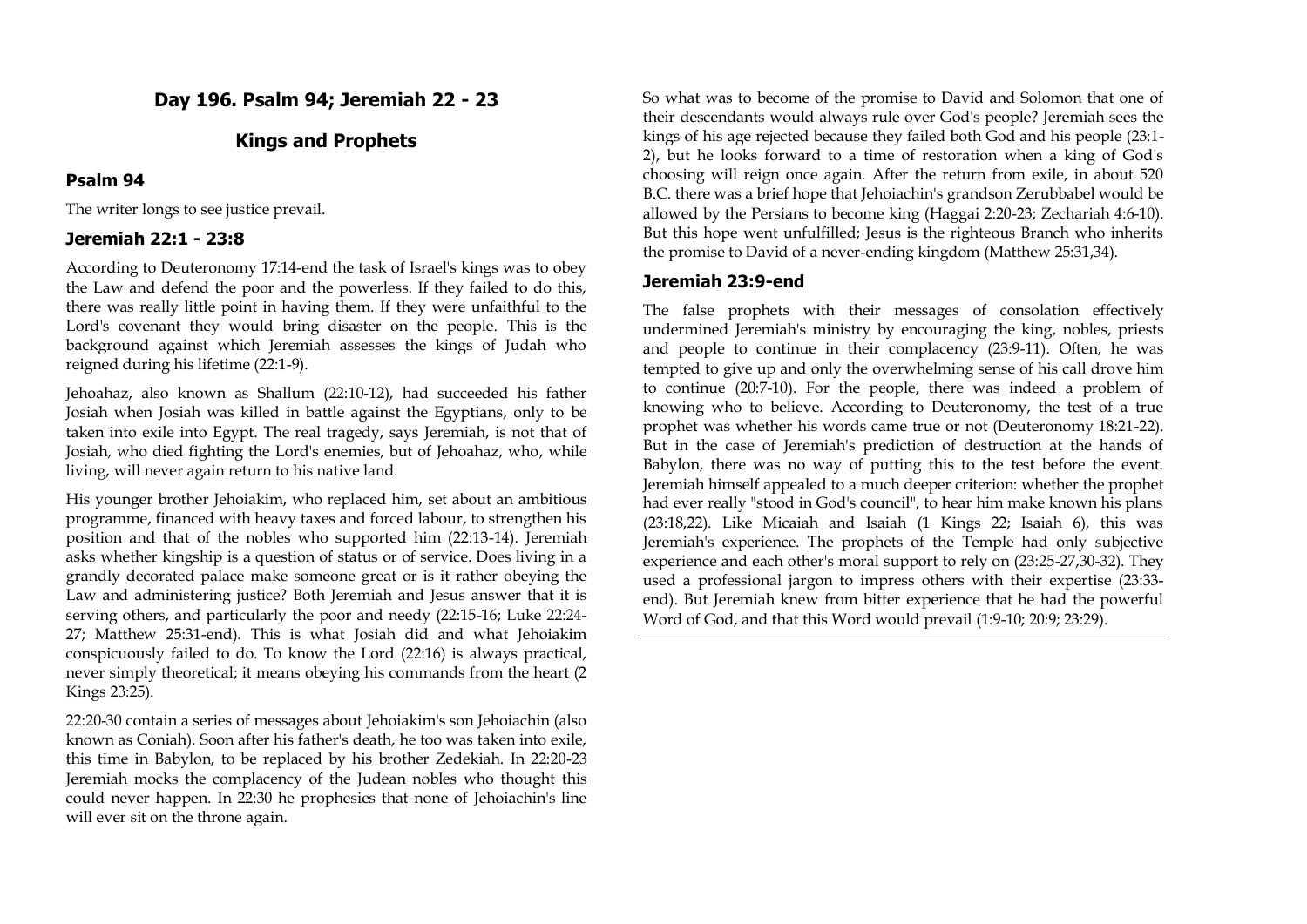**Day 197. Psalm 123; 2 Kings 24:8-17; Jeremiah 24, 27 – 29**

### **Exile is God's Purpose**

#### **Psalm 123**

Israel looks to the Lord for mercy.

### **2 Kings 24:8-17**

The disaster which Jeremiah had foreseen eventually took place. In 597 B.C. Jerusalem was besieged and captured by the Babylonians, although King Jehoiakim, whose selfish policies had brought the disaster about, did not live to see it and his son, Jehoiachin (elsewhere called Coniah or Jeconiah), was the one taken into exile (24:15).

### **Jeremiah 24**

Jeremiah states unequivocally that the exile has taken place according to God's purpose and that it is the deportees and not the survivors in Jerusalem who are at the centre of God's purpose. Here for the first time the promise of building and planting (1:10) is applied, but not until the tearing down and uprooting is complete. Restoration would come and the Lord reaffirm his covenant with Israel when the exiles rediscovered the thing Jeremiah had looked for in vain among the inhabitants of Jerusalem: a knowledge of the Lord from their hearts (24:7).

### **Jeremiah 27 - 28**

Although Nebuchadrezzar had conquered Judah and the surrounding nations, he then withdrew and hopes of escaping the power of Babylon began to surface. The purpose of the envoys from Edom, Moab, Ammon, Tyre and Sidon (27:3) was to plan rebellion. The king was encouraged by the court prophets, who supported the revolt and foretold a quick end to Babylonian control (27:14-17; 28:1-4). Despite the partial fulfilment of Jeremiah's words, the rulers, prophets and people of Jerusalem still did not believe him (28:8-11).

According to Deuteronomy 18:20, false prophets who mislead God's people deserve death. The death of Hananiah (28:15-17) vindicated Jeremiah by proving that he had been disobedient.

### **Jeremiah 29**

The false prophets had been promising "shalom" - peace and prosperity - to Jerusalem (4:10; 6:14; 8:14-15) but Jeremiah continued to resist this claim. Instead it was the exiles who were to have "shalom" (29:11), and they would find it in the "shalom" - the welfare - of Babylon (29:7). They were to be good citizens, take their place in the society of their new homeland and expect God to bless them there, just as in Deuteronomy he had promised to bless them in Israel. Eventually they would come to seek him with all their heart (29:7; Deuteronomy 6:5) and the "return" of their hearts, for which Jeremiah had been calling for so long, would be followed by a return from exile.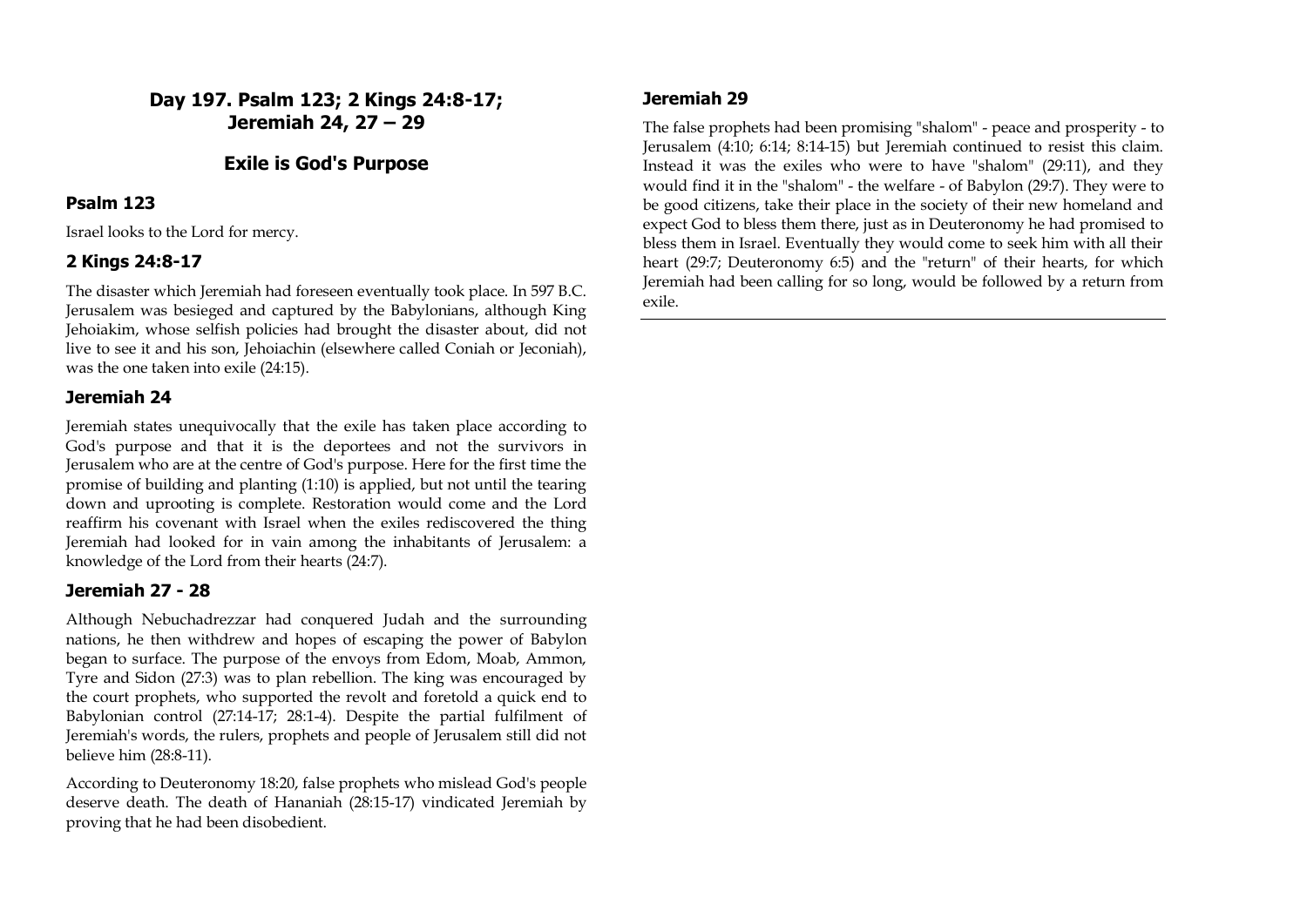**Day 198. Psalm 29; Ezekiel 1 - 3**

# **The Call of Ezekiel**

#### **Psalm 29**

The power of the Lord demonstrated in a thunderstorm. Thunder and lightning announce the presence and glory of the Lord.

## **Ezekiel 1**

Whereas Jeremiah had stayed in Jerusalem and communicated with the exiles by letter, in 592 B.C. the Lord raised up another prophet from among the exiles themselves. The river Chebar, where Ezekiel was based, was a navigable channel of the Euphrates, south of the city of Babylon, and the task of the exiles was probably to irrigate and till an otherwise barren stretch of land. However, the presence of elders (14:1) suggests that they maintained a measure of self-government under Babylonian rule.

Everything about Ezekiel's call and ministry expresses his training as a priest. At the age of 30, had he not been carried off with the first group of exiles, he would have begun his ministry in the Temple. Instead, he was called to be a prophet. As a trainee priest, he would have been taught about, though never seen, the ark of God, where the Lord sat enthroned above the cherubim in the darkness of the Holy of Holies. His call took the form of a vision of God's throne, not confined to Jerusalem but moving, going wherever the Spirit took it and appearing to him in exile.

As a priest, he would have been well versed in the traditions of the Law and also have read the words of the prophets, including the call visions of Isaiah and Jeremiah, both of which were already written down (see notes on Isaiah 6 and Jeremiah 36). The approach of the Lord took the form of his appearance at Sinai, a storm cloud in which lightning flashes and thunder roars (Exodus 19:16). His throne above the expanse is reminiscent of the vision of Moses and the elders (Exodus 24:9-10). It was lifted up as in the vision of Isaiah (Isaiah 6:1). But whereas Isaiah began the account of his vision by saying, "I saw the Lord," Ezekiel first describes the throne and only at the climax of his vision comes to "the appearance of the likeness of the glory of the Lord". Such was the reticence of the priest about actually describing God.

# **Ezekiel 2 - 3**

The emphasis in a priest's training would have been on the sovereignty of God and the importance of following the exact detail of the Law he had laid down. This too is reflected in Ezekiel's sense of the overpowering will of God. The Spirit which guided the movement of the throne now guides and controls his movements and his words (1:20; 2:2; 3:14-15,26-27). The Word given him, tasting like honey, is like the Law he had been trained to teach and obey (Psalm 19:10). He is to be responsible for passing it on and if he does not he will be held accountable (3:18,20). At no point is he asked if he wishes to undertake the task; he is simply told that he will be doing it and that he will encounter opposition and indifference. Like Jeremiah (Jeremiah 1:18) he is not to be afraid; God himself will harden him for the task. And like Jeremiah, the burden of his mission, in which his own spirit was overpowered by God's Spirit, overwhelmed him (3:14-15; Jeremiah 20:7-12).

Some of Ezekiel's subsequent behaviour was extreme to the point of madness. Although at times he was able to speak, he seems to have experienced periods of dumbness during which he was forced to act out the messages he received. Some at least of his visions came during trance-like states. Although Israel was used to a degree of strangeness in the prophets, it seems from 3:25 that some of Ezekiel's behaviour was simply too much and that he was sometimes put under restraint.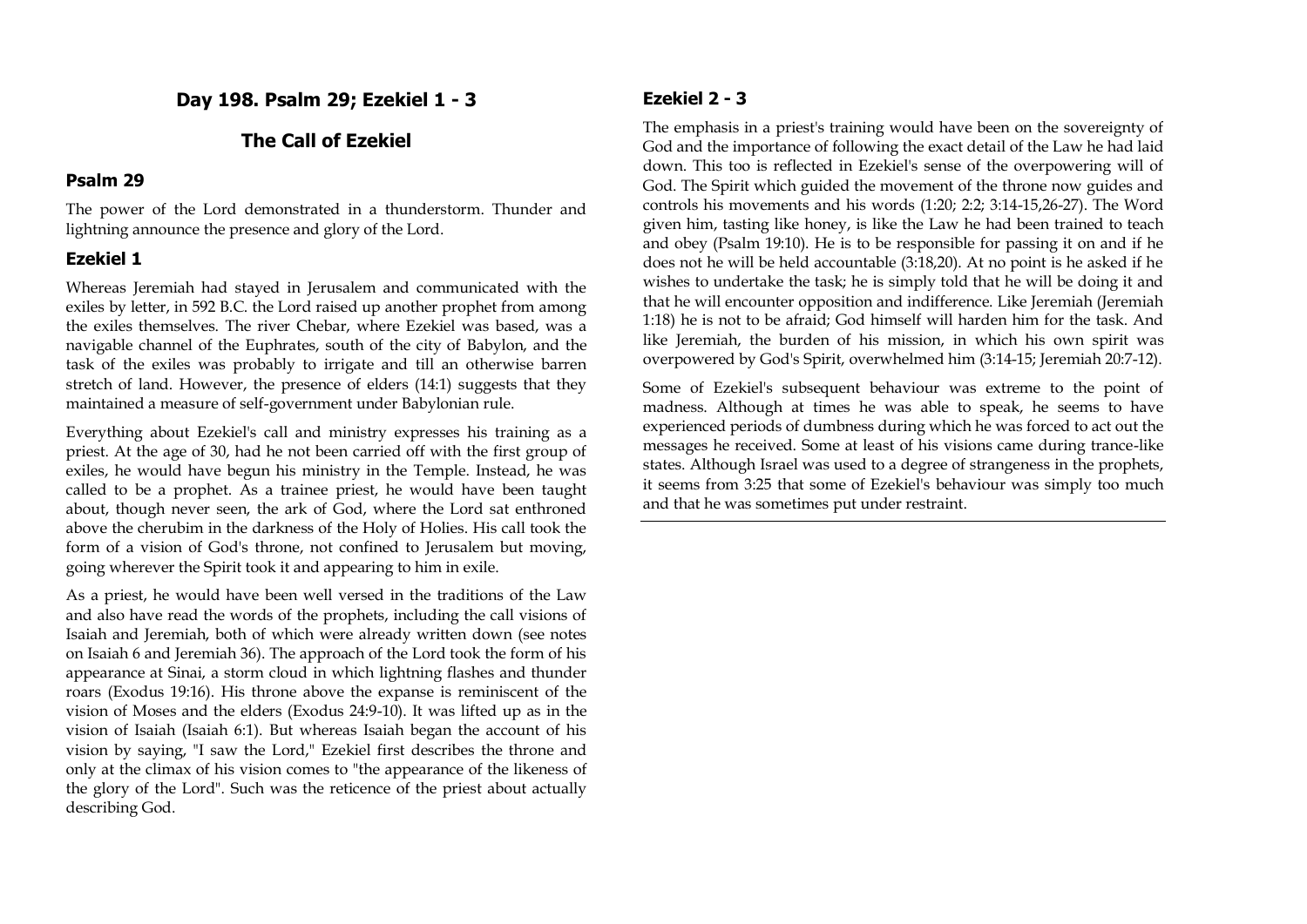**Day 199. Psalm 44; Ezekiel 4 - 7**

# **The Dumb Prophet**

### **Psalm 44**

In distress, Israel prays to God for restoration. The stories of his acts in the past are passed down by word of mouth (44:1) so that every Israelite knows them. In this psalm, of uncertain date, there is no note of repentance.

# **Ezekiel 4 - 5**

Immediately after his call, Ezekiel experienced his first period of dumbness. Instead of being called to proclaim the Lord's message, he was instructed to act it out. The work of the exiles by the river Chebar would have included building and clay bricks would have been plentiful. So Ezekiel took a brick and carved into it a model of the city of Jerusalem and then added to the model a portrayal of siege works around it. With himself in the role of the Lord, he used the iron cooking pan to portray the barrier between God and his people created by their sin, the siege (and eventual destruction) of the city being the punishment for that sin. It is difficult to give the dates any precise meaning, but the overall explanation is clear: the siege of Jerusalem which is past and the one to come are God's punishment on Israel and Judah for their rebellion. During the whole time of the portrayal, Ezekiel ate siege rations, symbolically entering into the experience of the people left in Jerusalem.

Next came the portrayal of the outcome. Using his own hair, Ezekiel showed some of the people dying in the city from plague and famine, others killed in battle around the city and the rest scattered. Of the exiles, some were to be scattered, some killed and a very few saved alive, kept in the folds of Ezekiel's cloak as a sign of God's care for them. They were the remnant from whom Israel was to be restored.

The rest of chapter 5 provides a comment on Ezekiel's action. As a priest, he would have had a very strong sense not just of the gravity of sin, but of guilt as an objective burden which required atonement through sacrifice. Again and again throughout the book, he speaks of Israel's sin as a debt which must be paid and God's wrath as a feeling of anger which must be assuaged (5:13). 5:16 is an echo of Psalm 7:12-13, a psalm which celebrates God as a Judge who punishes the wicked. This language, springing from Ezekiel's priestly background, was a graphic way of bringing home to the exiles the gravity of their sin against God and reminds us powerfully of the burden of sin which Jesus carried in his death on the cross.

# **Ezekiel 6 - 7**

These messages, conveyed in words, fill out the picture given by the actions of the previous two chapters. Jerusalem is irreversibly doomed. Only a few will be spared, and they will recognise the destruction of the city as just punishment and turn to the Lord in repentance.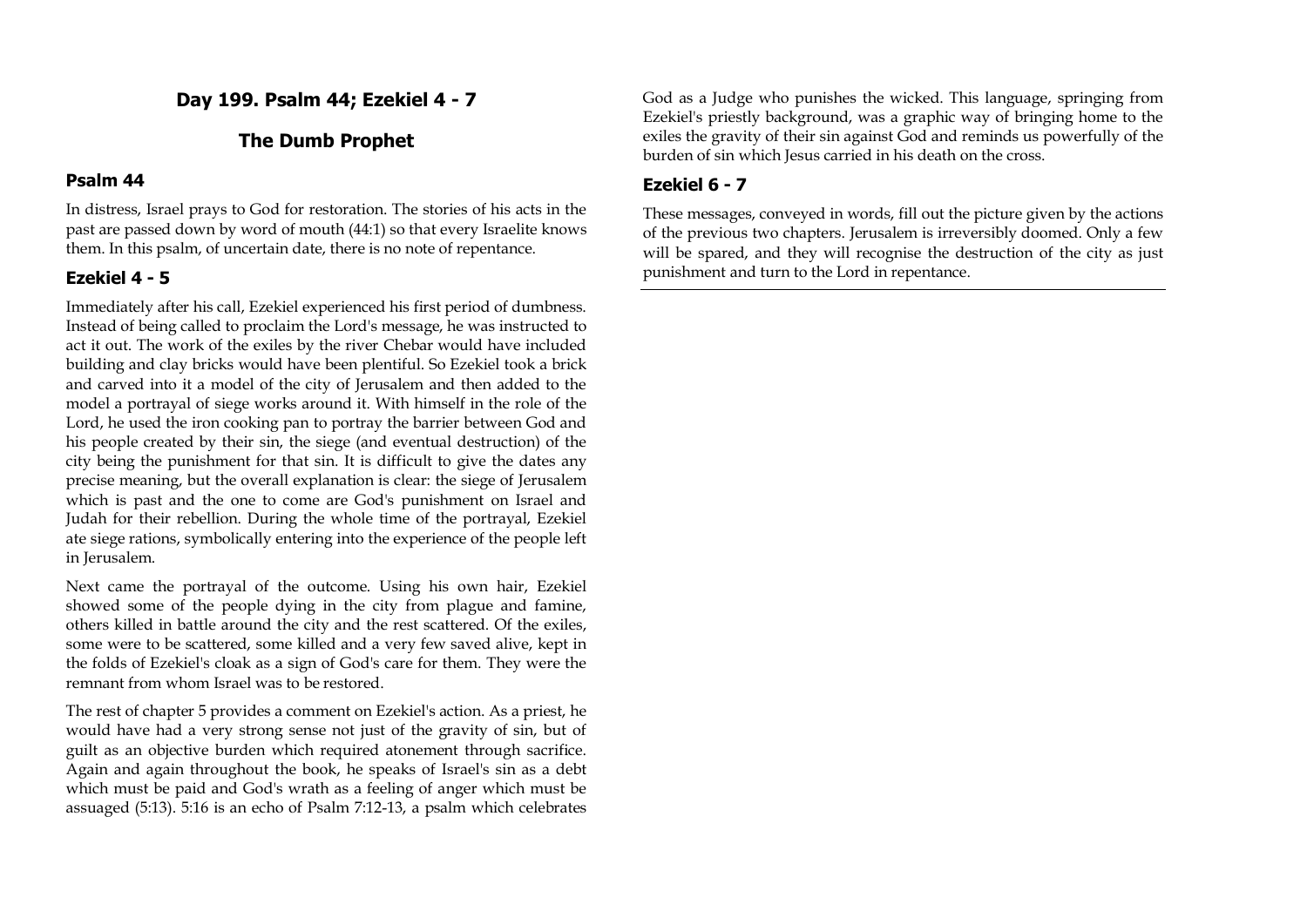## **Day 200. Psalm 50; Ezekiel 8 - 11**

## **The Temple Defiled**

### **Psalm 50**

A prophetic rebuke for those who, while bringing animals to sacrifice, fail to honour God in their hearts.

## **Ezekiel 8 - 11**

A few years earlier, Jeremiah had written to the exiles to encourage them to believe that God would be with them in exile (Jeremiah 29:1-14). It was those remaining in Palestine whom God rejected (Jeremiah 24). In this vision, Ezekiel reinforces the same message. The people of Jerusalem may consider the exiles to be far away from the Lord (11:15), but in fact it is those in Jerusalem who are far away, while the Lord himself will be a sanctuary for the exiles and will eventually restore them (11:16-21).

In his vision, the Lord himself is Ezekiel's guide and interpreter; the man like fire (8:2), the glory of the God of Israel (8:4; 9:3) and the Lord (10:2) are all the same (see 1:26-28). First he shows Ezekiel the reasons for the rejection of Jerusalem: the wholesale adoption of idolatrous worship. The "idol that provokes to jealousy" (8:5) was the shrine of Asherah, also known as the Queen of Heaven (Jeremiah 7:18), originally set up by Manasseh (2 Kings 21:7) and presumably restored after Josiah's reform. The men with censors (8:9-11) were following an Egyptian cult; the Egyptians represented their gods in the shapes of animals and carved their images on walls. Tammuz (8:14) was the Babylonian Baal, the god who died and rose again, the giver of fertility. The 25 men worshipping the sun (8:16) were following the cult of the chief of the Babylonian gods, Marduk. These men were in one of the holiest places of the Temple directly in front of the central shrine itself, and ignoring it. For Ezekiel, they were symbolic of the attitude of all Jerusalem to the Lord.

Having shown Ezekiel the reason, the Lord now shows him the result. The idol-worshippers are to die for their sins (9:1-6); the 25 elders of 11:1 are probably the same as those of 8:16 and 9:6, so in his vision Ezekiel sees the slaughter begin and cries to God for mercy. But not only must the

unfaithful die, but the Temple itself is to be defiled (9:7) and there is to be no mercy (9:8-10).

With the judgement begun and the Temple defiled, the most significant part of the vision begins. In chapter 10 the Lord's mobile throne appears, which is to take him away from the Temple. While he is there, the glory of the Lord fills the Temple (10:4) but he will not remain much longer. The throne moves to the gateway (10:18-19), the Lord explains why he is leaving (11:7-12) and then in the climax of the vision, Ezekiel sees the Lord depart from his Temple (11:22-24). No longer will he dwell there. Instead he will be a sanctuary for the exiles for a little while, until he brings them back to a restored Jerusalem (11:16-17).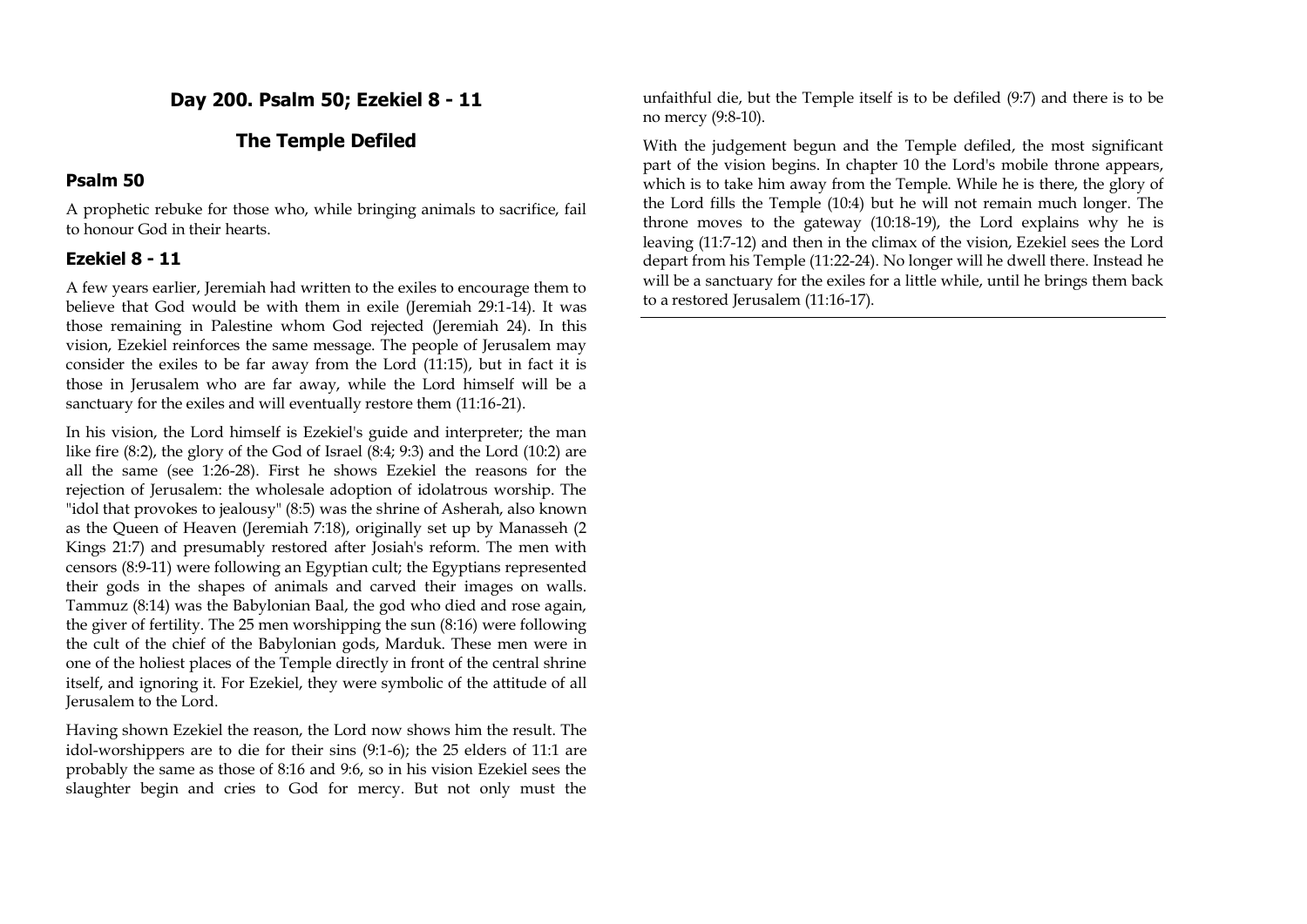# **Day 201. Psalm 31; Ezekiel 12 - 15**

# **The Problem of Unbelief**

## **Psalm 31**

The writer clings to trust in God despite the contempt of those around him, who put their confidence in idols.

# **Ezekiel 12 - 15**

These chapters begin and end with a prophecy reaffirming God's intention to destroy Jerusalem and its people, making the survivors share the fate of those already exiled. In between, a series of messages focus on what the Lord calls rebellion, the refusal of Ezekiel's hearers to believe his words.

12:1-20 describe two conventional prophetic actions, each with an oracle attached to explain it. First Ezekiel acts out the departure of Zedekiah and his officials for exile. In fact, Zedekiah tried to escape the Babylonians and was followed and captured (2 Kings 25:4-7). Then he acts out the fear of the people of Jerusalem under siege (12:17-20). In chapter 15, Ezekiel draws on the example of the vine, which was a conventional image for the people of Israel (Psalm 80:8-18), to illustrate the uselessness of the city, once burnt and only fit for burning again.

Like the people of Jerusalem, the exiles preferred to believe that God's judgement had passed with the first siege and that they would soon be restored. They doubted his words (12:21-25) or applied them to the distant future (12:27-28). They believed instead the false prophets who offered messages of peace (13:1-16) or the purveyors of occult charms (13:17-end). Ezekiel would have read the prophecies of Jeremiah in Baruch's scroll (Jeremiah 36:10) and in 13:10 he quotes from Jeremiah 6:14.

In chapter 14 he deals with two more subtle sources of false confidence, the existence of the prophets and the righteousness of past generations. Because the prophets of the Lord were available, the people were encouraged to believe that he was still with them. 14:1 illustrates the way individuals or the elders of a town or village might come to the local prophet for an oracle. While they could still obtain a message from the Lord there was no reason to abandon the worship of other gods. So Ezekiel resorts to the extreme measure of refusing to be consulted by anyone who is not exclusively loyal to the Lord (14:4-5).

Finally he tackles the problem of responsibility. Israel knew from her history that God had in the past been merciful because of the intercession of the righteous (Genesis 18:16-end; 45:7; Exodus 32:9-14) so they were encouraged to believe that Jerusalem would be saved because of the righteousness of past generations. In reply, Ezekiel offers the examples of three well known wise men of foreign nations. Job was an Edomite, whose story appears in Job chapters 1,2 and 42, where he was unable, despite his exemplary righteousness, to save his children. Noah was also known to other nations; the part of his story which is relevant here is the fact that despite his righteousness a curse fell on his son (Genesis 9:18-27). "Daniel" is not the hero of the book of his name, but a figure of Syrian mythology, another wise and righteous ruler who was unable to protect his children from the vengeance of the gods. Neither will Jerusalem be saved because of the righteousness of any of its former rulers. Only a few will survive, and those in exile (14:22-23).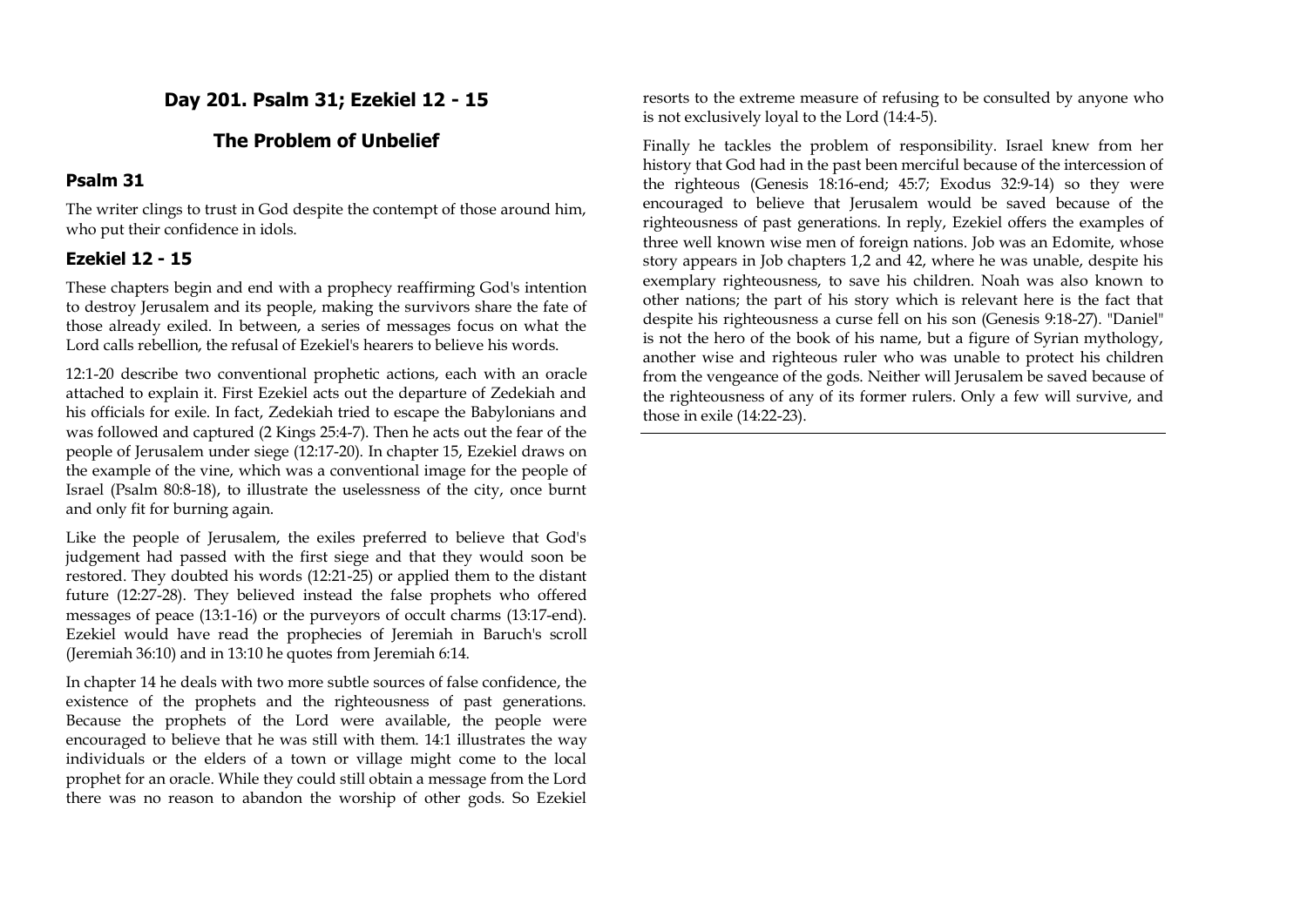**Day 202. Psalm 45; Ezekiel 16 - 17**

## **The Unfaithful Bride**

#### **Psalm 45**

A royal wedding psalm. The king is marrying a foreign princess and the singers urge her to leave behind the memory of her former home and find her new home in her husband.

### **Ezekiel 16**

In the years before the fall of Samaria, Hosea had likened Israel to an unfaithful wife and the individual Israelites as children of the marriage (Hosea 1 - 3). Hosea's image was taken up by Jeremiah (Jeremiah 2:2; 3:1-5) and here, in chapter 16, Ezekiel applies it specifically to Jerusalem. His aim is to confront the recently transported people of Jerusalem with their sin (16:2), so the details of the story he tells are deliberately shocking. As Ezekiel realised the terrible sin of God's people and its even more terrible consequences, he was overwhelmed (3:15) and full of anger and bitterness (3:14), and the emotions of the story reflect his own state of mind and heart. This passage has to be read not as an intellectual exercise but as an appeal to the emotions of the hearers.

Jerusalem had indeed been a Canaanite city of mixed race (16:3) when absorbed by David into the Israelite empire. The picture of Jerusalem as a foundling child, unwanted and so exposed to die echoes the name given to Hosea's daughter, "Lo-Ruhamah" or "Not Pitied" (Hosea 1:6). Only the Lord has pity or compassion (16:5) but his word brings life (16:6-7) even to such a hopeless case. Ezekiel emphasises the total dependence of Jerusalem on God's love, the solemn covenant relationship he had made with her (16:8) and the wealth with which he showered her, recalling the glories of Solomon's reign (16:9-14).

Not only has Jerusalem turned to lovers by committing idolatry but she has slaughtered the children which were hers and the Lord's, offering them as sacrifices to other gods (16:20, see Jeremiah 7:31). 16:23-34 express the grief and anger of the deserted husband whose love has been so casually spurned, feelings with which Ezekiel himself was overwhelmed. The penalty for adultery is death (16:38), a punishment which also includes

blood vengeance for the death of the slaughtered children. It is poetic justice that the sentence will be administered by the lovers themselves.

16:44-58 add a further dimension to the allegory by introducing the sisters, Sodom and Samaria. Jerusalem's people had thought themselves superior to both, but in God's eyes, they are worse. But the passage ends with a promise for the future: the covenant of Jerusalem's youth will be renewed and her sin atoned (16:59-63).

#### **Ezekiel 17**

Ezekiel comments on the political intrigues of Zedekiah with Egypt, through which he hoped to escape from Babylonian domination. The shoot of 17:4 is Jehoiachin, carried away to Babylon, the city of merchants (16:29). The seed of 17:5 is Zedekiah, not a part of the original tree and utterly dependent on the great eagle, Babylon. If this shoot spreads out its roots in a new direction it cannot thrive (17:7-8). An attempt at an alliance with Egypt can only end in disaster (17:16).

Again the parable ends with a promise of restoration. The Lord himself will plant a shoot, this time on a high and lofty mountain, where all the world can see (see 40:2). The restored Jerusalem will be a wonder of the world and a witness to the Lord's saving love.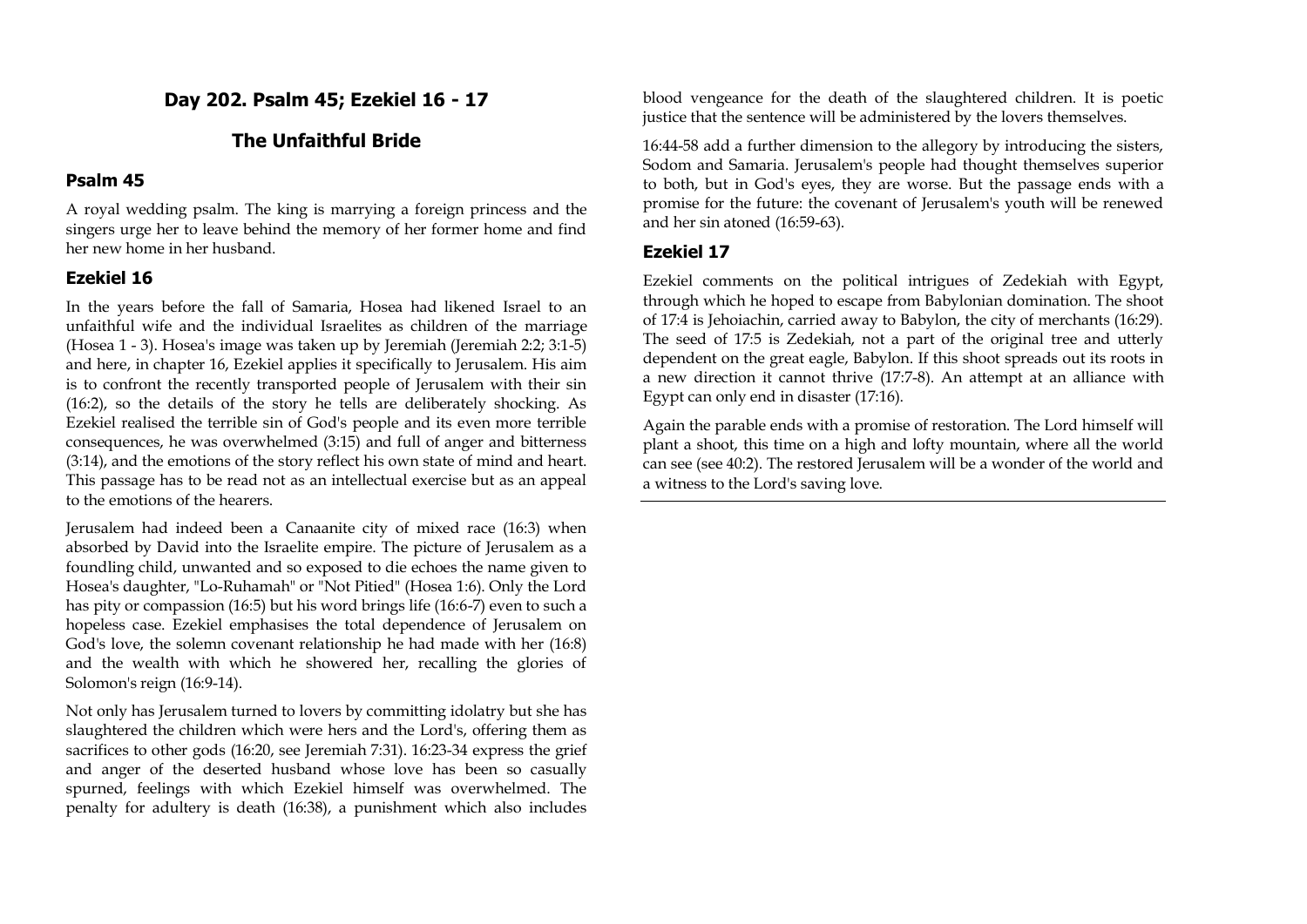# **Day 203. Psalm 1; Ezekiel 18 - 20**

# **Judgement and Responsibility**

# **Psalm 1**

The law brings life to those who live by it.

# **Ezekiel 18**

In chapter 14, Ezekiel replied to some who thought that because previous kings of Jerusalem had been righteous, the city would be spared. Here he replies to others who think that their exile has come about because of the sins of past generations. It is "the fathers" who are responsible and "the children" who reap the consequences (18:2). Ezekiel insists that it is the sins of the present generation, just as much as past generations which are responsible for its fate.

18:5-9 give an interesting picture of the "righteous man." His righteousness covers faithfulness to the Lord, sexual morality, business morality and personal character; all are necessary.

We should be careful not to place a "Christian" interpretation on the words, "He shall live." This priestly pronouncement did not promise "eternal life" beyond the grave, but the gift of "shalom": well-being and prosperity in the present life.

We should also be careful not to interpret this passage from the standpoint of contemporary individualism. The main point of the chapter is to affirm the corporate responsibility of the present generation, though the message does point to a growing awareness of individual responsibility before God and individual reward and punishment.

# **Ezekiel 19**

The point of the lament is that Judah will have no more kings. Jehoahaz was taken away to Egypt and Jehoiachin to Babylon and now Israel the vineyard has no branches strong enough to provide a ruler's sceptre.

# **Ezekiel 20**

The Lord had given his Law to Israel as a gracious gift, so that they could live by them and enjoy peace, prosperity and a full life. Although they were never wholehearted in their obedience, he was patient with them over and over again. One of the consequences of serving idols was to have to live by bad laws, including the sacrifice of their first-born children, something from which the Lord had delivered them (20:25-26). Yet they had failed to make the connection and return to the Lord.

Repeatedly, Ezekiel the priest draws attention to the way Judah's conduct defiled God's holy name and emphasises that it is primarily for the sake of his good name that the Lord is acting (20:9,14,22,44). The coming exile will be a time of judgement through which Israel will be purged of their sins and learn to be loyal to the Lord. And Ezekiel holds out the prospect of an eventual return to the land and to true worship (20:40-44).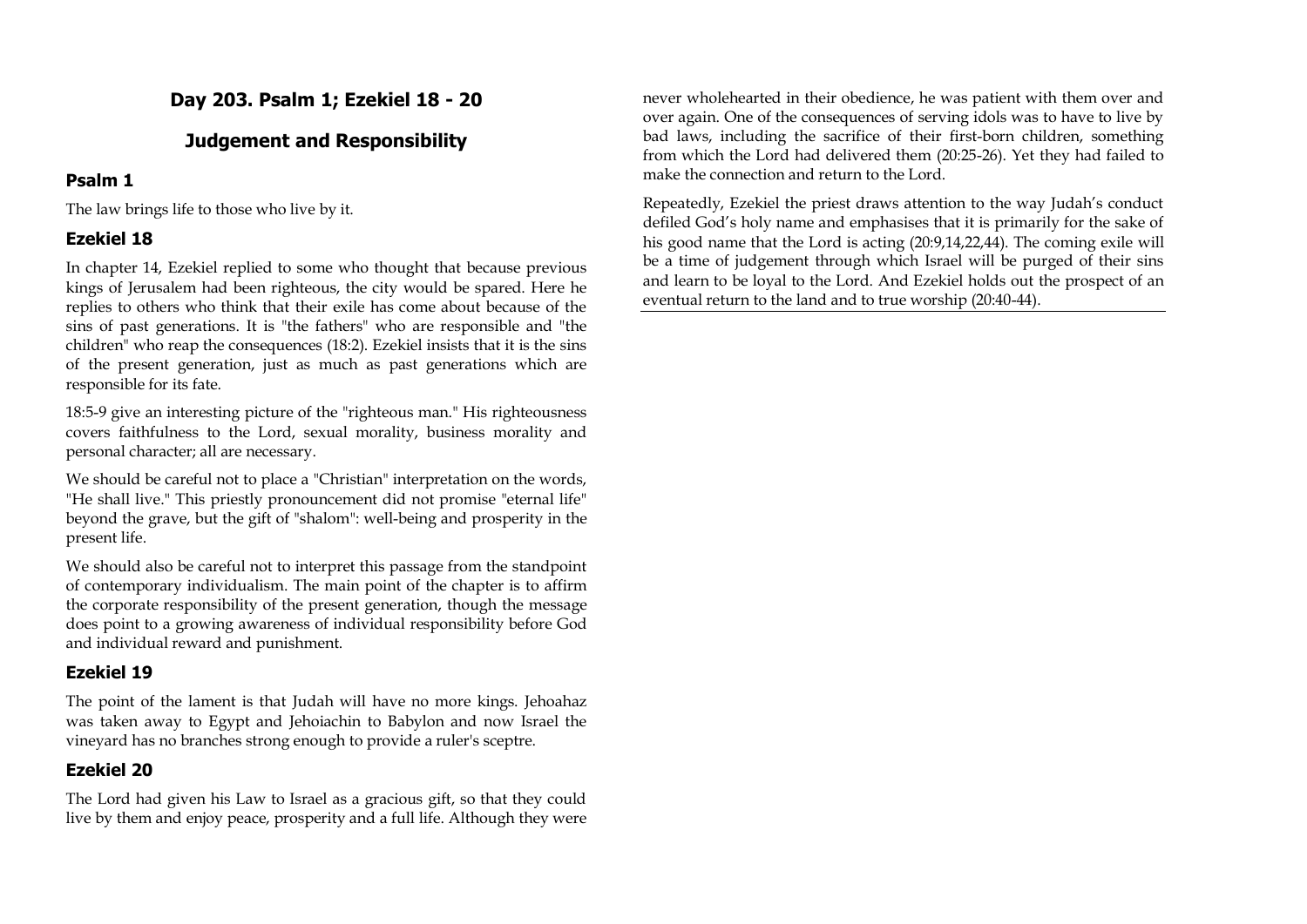# **Day 204. Psalm 97; Ezekiel 21 - 23**

# **The Sharp Sword**

### **Psalm 97**

The coming of the Lord in judgement.

## **Ezekiel 21**

The sword of judgement, poised over Jerusalem, begins to descend. To the exiles, the news of the destruction of the city would be a devastating blow, so Ezekiel prepares them for it, not only with the prophecy but by acting out the terrible effect the news will have with his groaning (21:6-7).

The acted scene of Nebuchadrezzar's advance (21:18-23) is meant to leave the watchers in no doubt of the fate of the city. There is a moment of acute tension as the king arrives at the fork in the road where he consults the omens. The audience would have held their breath wondering whether the blow was to fall on Ammon or on Jerusalem. Then comes the devastating conclusion: the lot falls on Jerusalem; there is no escape.

## **Ezekiel 22**

Another collection of oracles emphasising the impossibility of reclaiming Jerusalem from her sins. In an image drawn from Jeremiah 6:27-30, Ezekiel says that all its inhabitants are dross, the waste left over after silver is smelted out (22:17-22). Their sins cover the full range: religious (22:4,26), sexual (22:10-11) economic (22:12,29) and political (22:6-7,27) and involve all classes of those with power: the princes, priests, officials, prophets and "people of the land", probably the wealthier country landowners (22:25-29). No one is left who actively seeks the Lord to intercede for the city (22:30).

# **Ezekiel 23**

A second parable expressed in sexual terms, with language even more shocking and explicit than chapter 16. There are a number of differences from chapter 16, the most important being that there is no mention of God's love in bringing up the two sisters, providing for them or marrying them. They are just two adulterous women who have brought on themselves the punishment for adultery: death. The names of the sisters are linked to the main point of the parable: the way both Israel and Judah were unfaithful to the Lord by worshipping the idols of the surrounding nations. "Oholah" probably means "she has her tent" and Oholibamah", "my tent is in her." "Tent" was a favourite priestly term for the Lord's sanctuary. The names also serve to link Judah closely with Israel. No longer can the Judeans look down on their sister Israel, who forsook the Temple in Jerusalem and have been punished for it by the Assyrians. The same fate is now coming upon them at the hands of the Babylonians, and for the same reasons.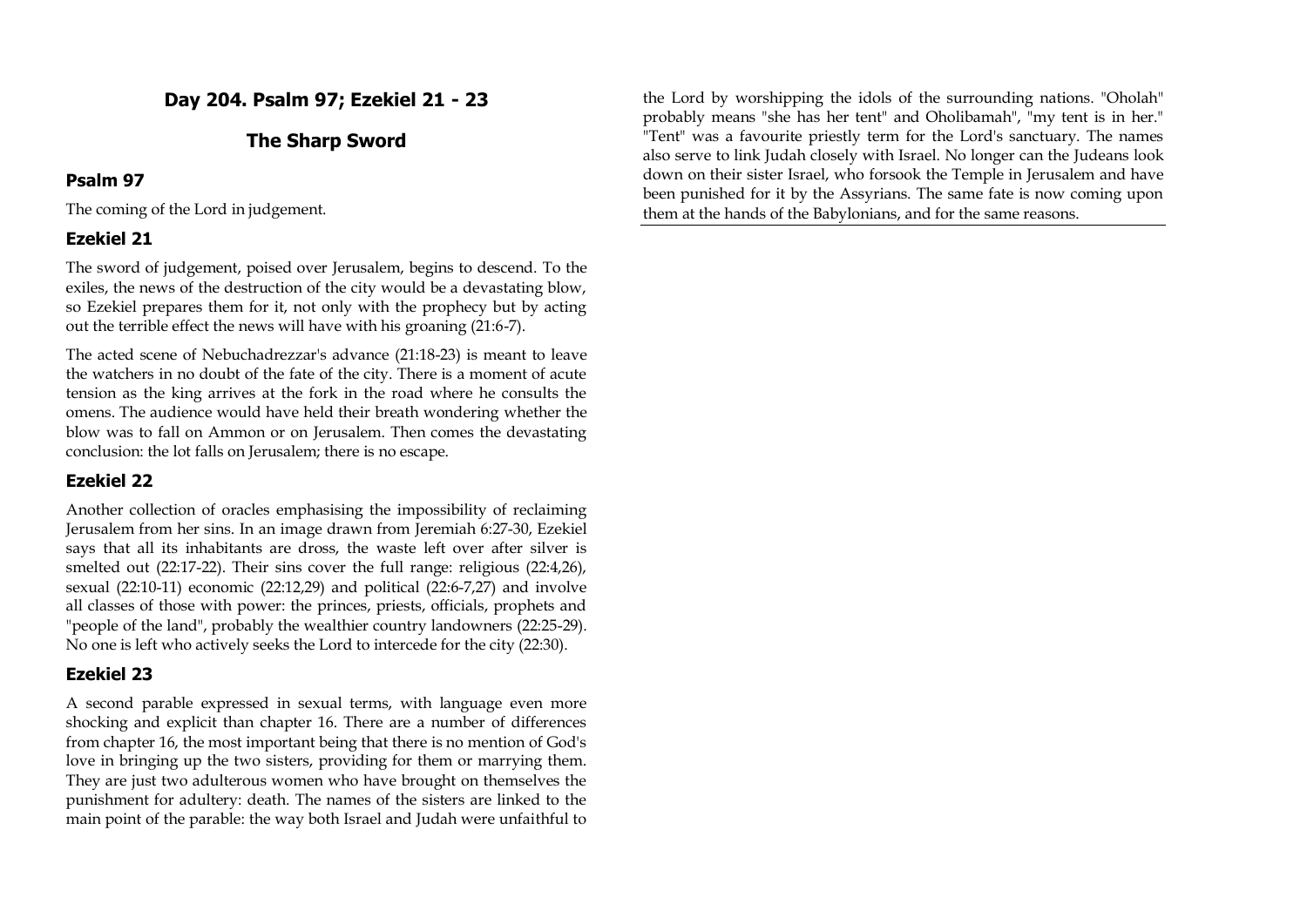# **Day 205. Psalm 5; Ezekiel 24; Jeremiah 21, 34, 37**

# **The Siege Begins**

### **Psalm 5**

The prayer of a man beset by enemies.

# **Ezekiel 24**

It was now some four and half years since Ezekiel had received his call (1:2, 24:1) and the siege of Jerusalem which he had been predicting began. With his periods of dumbness, his overwhelming feelings of anger and bitterness and his strange behaviour, the message he had been given had transformed his life. Now that identification was to go even further, for even his wife's death was to become a part of the message. Her death was to be a sign to the exiles of the imminent destruction of their beloved city. As Ezekiel was forbidden to go through any of the customary mourning rituals, the exiles would have to hear the news and carry on with their lives. Ezekiel was following in the footsteps of his fellow-prophets, such as Hosea and Jeremiah, whose lives became wholly wrapped up with the message they were called to give (Hosea 1:2-3; 3:1-5; Jeremiah 16:1-9).

## **Jeremiah 21**

Back in Jerusalem, Jeremiah is giving the same message from the Lord as Ezekiel: there is no hope and the city is bound to fall.

## **Jeremiah 34:1-7**

The Lord had promised that he would bring down Jerusalem before all nations (Ezekiel 5:8,14), and Nebuchadrezzar had brought soldiers from all the nations in his empire to the siege (34:1). Although Jeremiah promised Zedekiah a peaceful death, if he did not resist, Zedekiah did not heed the prophecy.

## **Jeremiah 34:8-end**

The law about the freedom of slaves comes from Deuteronomy 15:12-18. Apparently, Zedekiah's officials had decided to put this law into practice, perhaps to curry favour with the Lord when the siege began. 34:18-19 describe the covenant ceremony, when a calf was cut in two and the parties

walked between the pieces. In the description of God's covenant with Abraham in Genesis 15:9-17 the same ritual is used. However, the Babylonians then raised the siege to fight against Egypt (34:21; 37:5) and, thinking they were saved, the nobles promptly broke the covenant and reclaimed their slaves. This kind of lip-service to God's Law was exactly what Jeremiah had been denouncing for the previous 30 years.

# **Jeremiah 37**

Jeremiah had urged the inhabitants of the city to give themselves up to the Babylonians, so it is not surprising that Irijah thought he was about to do so. From this point, Jeremiah was kept in prison, until the siege was over.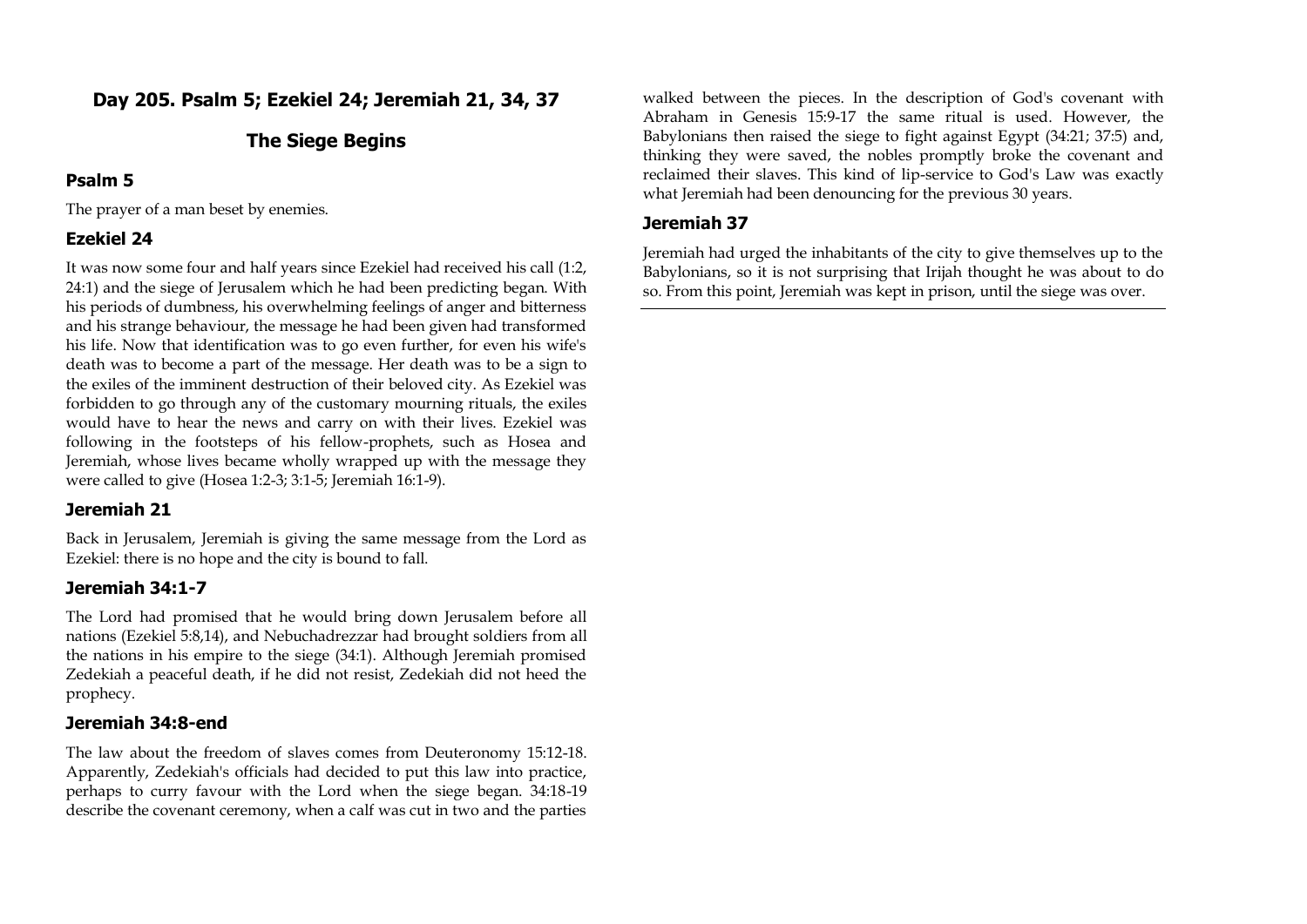**Day 206. Psalm 34; Jeremiah 38, 32 - 33**

# **The Promise of Return**

#### **Psalm 34**

The Lord is close to those who love him, even in trouble.

#### **Jeremiah 38**

Weak and vacillating, swayed first by one and then by another, Zedekiah lost the salvation offered to him. Knowing the will of God, Jeremiah concluded that surrender was the only chance of saving the city and the lives of those within it. But Zedekiah weighed the princes and officials against the weakness of Jeremiah the prisoner and preferred to hold on to the world he knew, even when it was about to be destroyed. Zedekiah offers a graphic picture of all those today who are governed by the immediate concerns of a life which will eventually come to an end and a world that will be destroyed, and so fail to take advantage of the guaranteed future offered to them in Jesus Christ.

In contrast, Ebed-Melech, who risked the anger of the officials to do what was right, saved his life (39:15-18).

### **Jeremiah 32 - 33**

With defeat and exile now certain, a new element came into Jeremiah's preaching, the promise of return (see also 29:10-14), and Hanamel's visit offered him the chance of a prophetic action of immense symbolism to reinforce the message. The field at Anathoth would at that time have been utterly valueless, since it was occupied by the Babylonians and was probably being used to supply their army. Yet Jeremiah insisted on paying the full price for it and having the sale properly witnessed and deeds drawn up. The transaction was an act of pure faith. Only after it was completed and as a result of his prayer was the interpretation of his prophetic action given. It was a sign that the time was coming when Israel would return to rebuild the city and property would again be bought and sold. When that time came, Jeremiah's purchase would stand as a sign that the Lord had brought everything to pass.

With the eyes of faith, Jeremiah looked beyond the present situation, believing that the God who had made an everlasting covenant with his people would not be unfaithful. In Deuteronomy, the Lord had promised peace and prosperity as long as Israel obeyed him with all their heart. So Jeremiah predicted that God himself would bring about the change of heart needed for his promise to be fulfilled (32:36-43). He knew that God had promised to David that one of his sons would always rule over his people (2 Samuel 7:11-16) and to Moses that there would always be a line of Levitical priests (Numbers 25:10-13). So he predicted the restoration of both David's dynasty and the priesthood (33:14-22).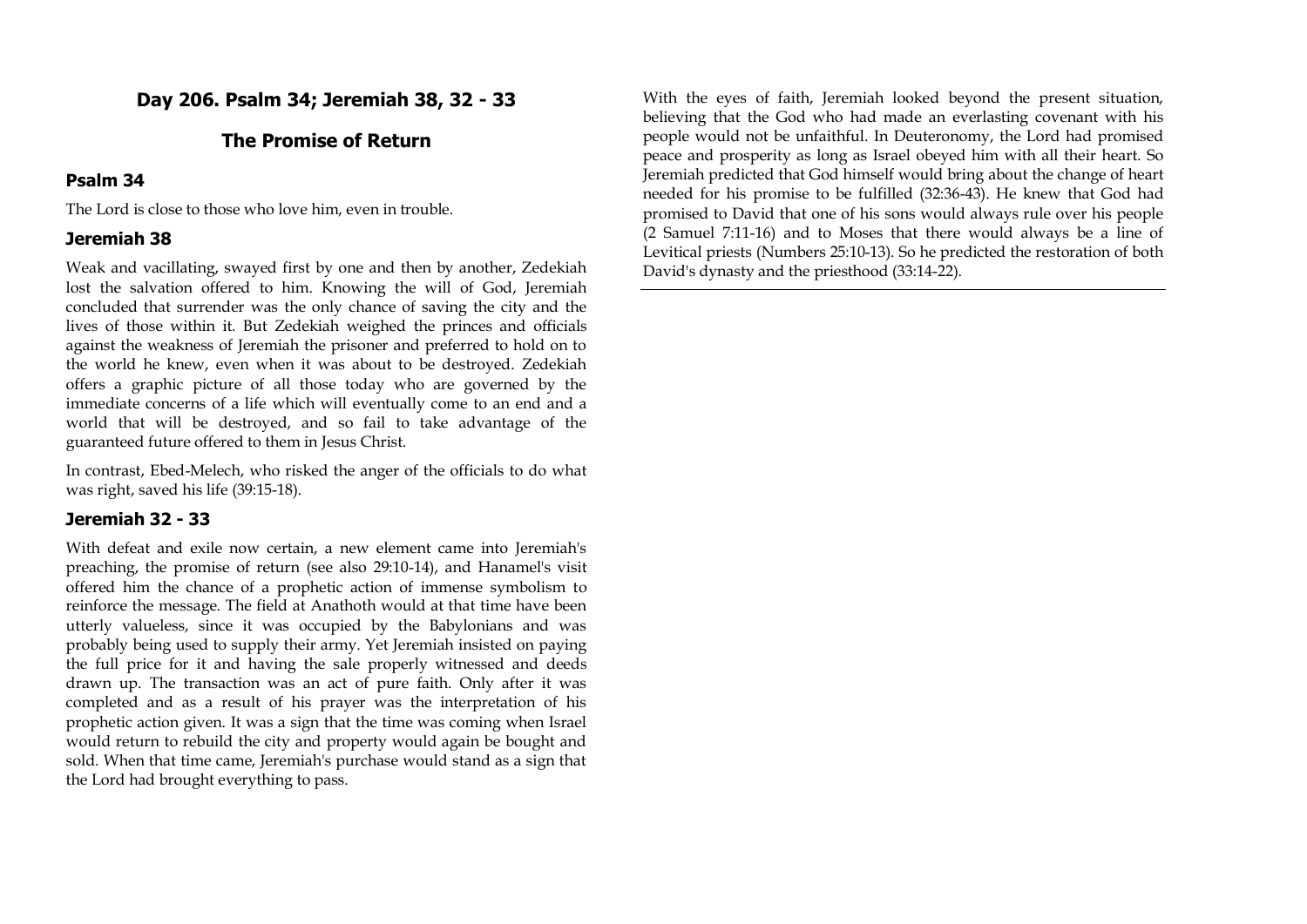**Day 207. Psalm 85; Jeremiah 30 - 31**

## **The Promise of Restoration**

### **Psalm 85**

A prayer of God's people for forgiveness and restoration.

## **Jeremiah 30 - 31**

Whereas the false prophets like Hananiah (28:1-4) had looked back to the past for the restoration of the nation as it was before, Jeremiah looked forward to the future to the new thing which God would do through the exile. One thing, however, remained the same: the Lord's everlasting love for his Israel, his dear son (31:3,9,20). God would be true to his purpose and would not allow Israel to vanish as a nation (30:11; 31:35-37).

Some things will be restored as before. Israel will again be united: throughout these chapters Jeremiah addresses "Israel", "Jacob" and even "Ephraim", the old nation of Israel now long defunct. It is both Israel and Judah who will return from captivity (30:3). When they return, Jerusalem will become the capital and centre of pilgrimage for the united nation once again (31:6). A king of David's line will rule over the whole nation (30:9). He will be one of their own people and devoted to the Lord as Deuteronomy insists (30:21; Deuteronomy 17:15). Once again there will be prosperity, crops will grow and animals graze on the hills, village celebrations take place and offerings be made to the Temple so that the priests enjoy abundance (30:18-20; 31:3-6,10-14).

A number of prophecies deliberately reverse the message Jeremiah had given in previous years. Previously, Judah had looked for healing and found none (8:15,22; 9:1); now healing is to be found (30:12-17). At the time of exile, mothers wept for their children; now they will see them returning (31:15-17). Previously the Lord intended to overthrow and destroy (1:10); now he is to build and plant (31:27-28). The pot which was spoiled in the potter's hands (18:5-11) is to be remade.

Throughout the promises of restoration there are echoes of Hosea, whose vision of God's yearning love for his people so inspired Jeremiah. Israel is the Lord's dear son (31:20; Hosea 11:1-4); Jeremiah even uses the name "Ephraim" characteristic of Hosea. Above all, it is in the desert that Israel finds favour (31:2; Hosea 2:14-15), and when Israel returns they will come back weeping and chastened (30:4-7; 31:9; Hosea 3:5).

But although Jeremiah foresaw the restoration of so much of the nation's life as it had been before, he was, nevertheless, thinking of a new era. Taking up the proverb which Ezekiel also addressed (31:29-30; Ezekiel 18:1- 2), Jeremiah accepted it. The sons *would* suffer for the father's sins; there would be a generation which would have to live in exile; but the return was to be a new start when everyone would be judged for his own sin.

All this would be possible because the Lord would make a new covenant to replace the old one which failed (31:31-34). The old covenant asked for obedience from the heart (Deuteronomy 6:4-6) but failed to deliver it. Even the teachers of the Law were able to twist it to their own ends (8:8-9), and when people did obey, it was apparently to try to win God's favour (34:8- 11). Only if the people of Israel were to love and obey the Lord from their hearts could his promises to them be fulfilled.

Jeremiah looked forward to a time when this was exactly what would happen, because God himself would make it happen. He himself would put the Law in their hearts; everyone would have the knowledge of God, which had been so conspicuously lacking in Jeremiah's generation (31:34; 2:8; 4:22; 22:15-17); and Israel's sins would be forgiven.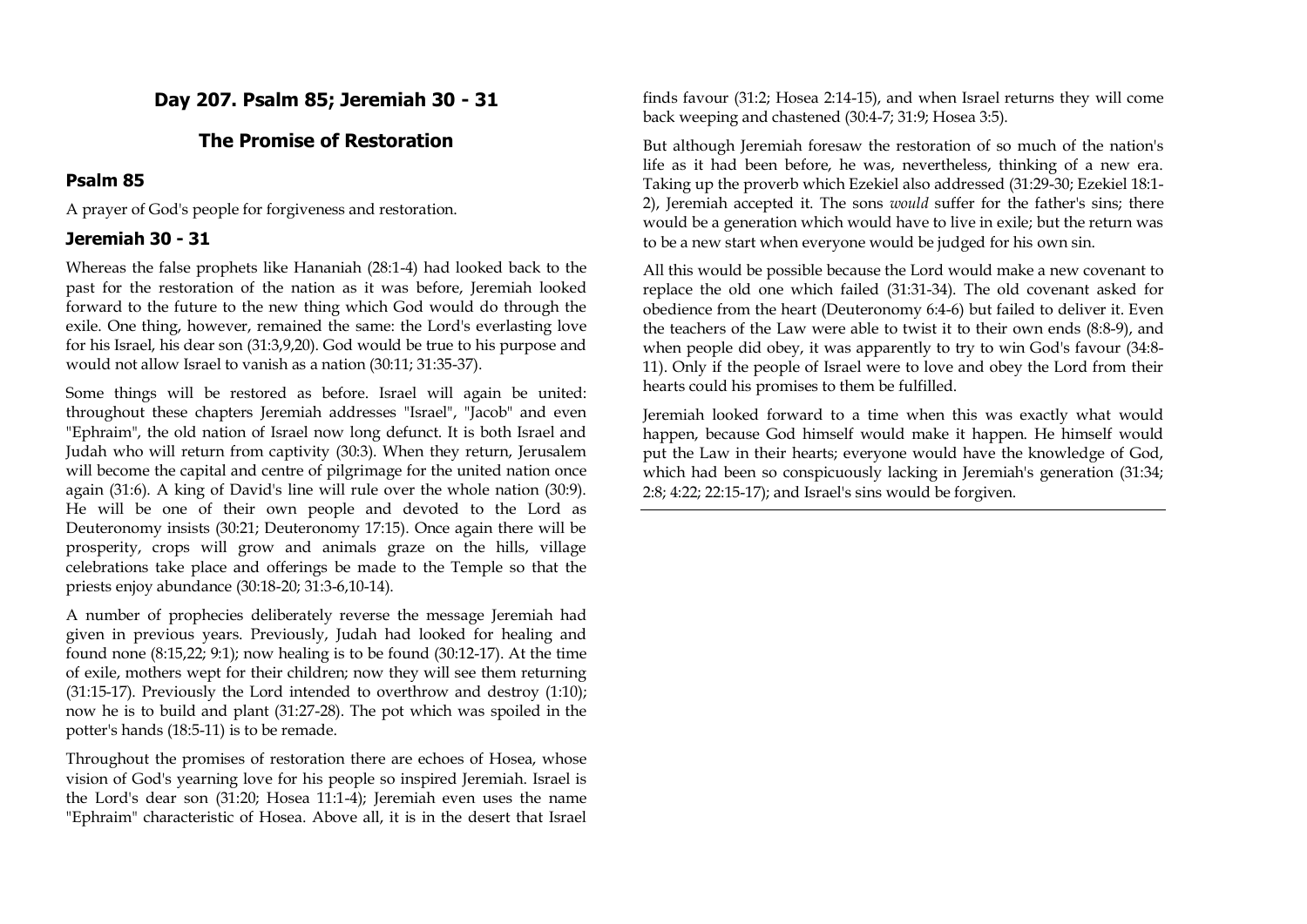**Day 208. 2 Kings 24:18 - 25:end; Jeremiah 39:1 - 41:10; Psalm 74**

# **The Fall of Jerusalem**

#### **2 Kings 24:18 - 25:end (Jeremiah 52)**

King Zedekiah had ignored Jeremiah's warning (Jeremiah 34:1-5). Instead of surrendering to the Babylonians he had resisted to the end and as a result not only did he not end his life in peace, but having taken the city the Babylonian army wreaked their revenge for the long siege. The Temple, the palace and the other main buildings were burned, the walls broken down, the Temple vessels either destroyed or carried off, the priests executed. From the Babylonian point of view, all this was to make sure that Jerusalem could no longer be a centre of resistance to their rule. From the point of view of Judah's history, this was the judgement which God had threatened and the prophets had warned about, warnings which successive rulers had failed to heed.

The last few verses (25:27-30) are a later postscript. The recognition and elevation of Jehoiachin, the true Davidic king of Israel was taken as a sign of hope.

Even later, this passage was added to the end of the book of Jeremiah as a postscript. The account of Gedaliah's murder was left out, as it is described more fully in chapter 41. In its place is a record of the number of exiles from the final overthrow of Jerusalem (52:28-30), another sign that the Jews continued as a self-conscious community, looking to Israel as their home.

### **Jeremiah 39:1 - 41:10**

Jeremiah had consistently advocated a pro-Babylonian policy and the generals had orders to make sure he was safe. Gedaliah's father, Ahikam, had protected Jeremiah during the reign of Jehoiakim (Jeremiah 26:24) and his grandfather Shaphan had been Josiah's secretary and had read the Book of the Law found in the Temple to him (2 Kings 22:8-10). Presumably, since he was now made governor, he had been an advocate of surrender or accommodation with Babylon.

The Jews who returned from neighbouring countries (40:11) had probably fled there to escape the Babylonian army. In the first summer, they enjoyed a good living on what was left in the land (40:12). But neighbouring rulers also had their eyes on the virtually defenceless rump state. Ishmael, a relative of Jehoiakim and Zedekiah, who had been displaced by the appointment of Gedaliah (41:1) was acting as an agent of the king of Ammon (40:14).

#### **Psalm 74**

The mention of eighty men from the north coming to Jerusalem in Jeremiah 41:5 shows that even in ruins the Temple was still being used for worship. Psalm 74 is a prayer of the Jews still left in Judah, lamenting the destruction of the city. It expresses the sense of abandonment of those left behind, and God had indeed said, through Jeremiah and Ezekiel, that he would be with the exiles rather than with Jerusalem. The psalm does not include repentance, but it does express trust in God based on his former acts of creation and salvation.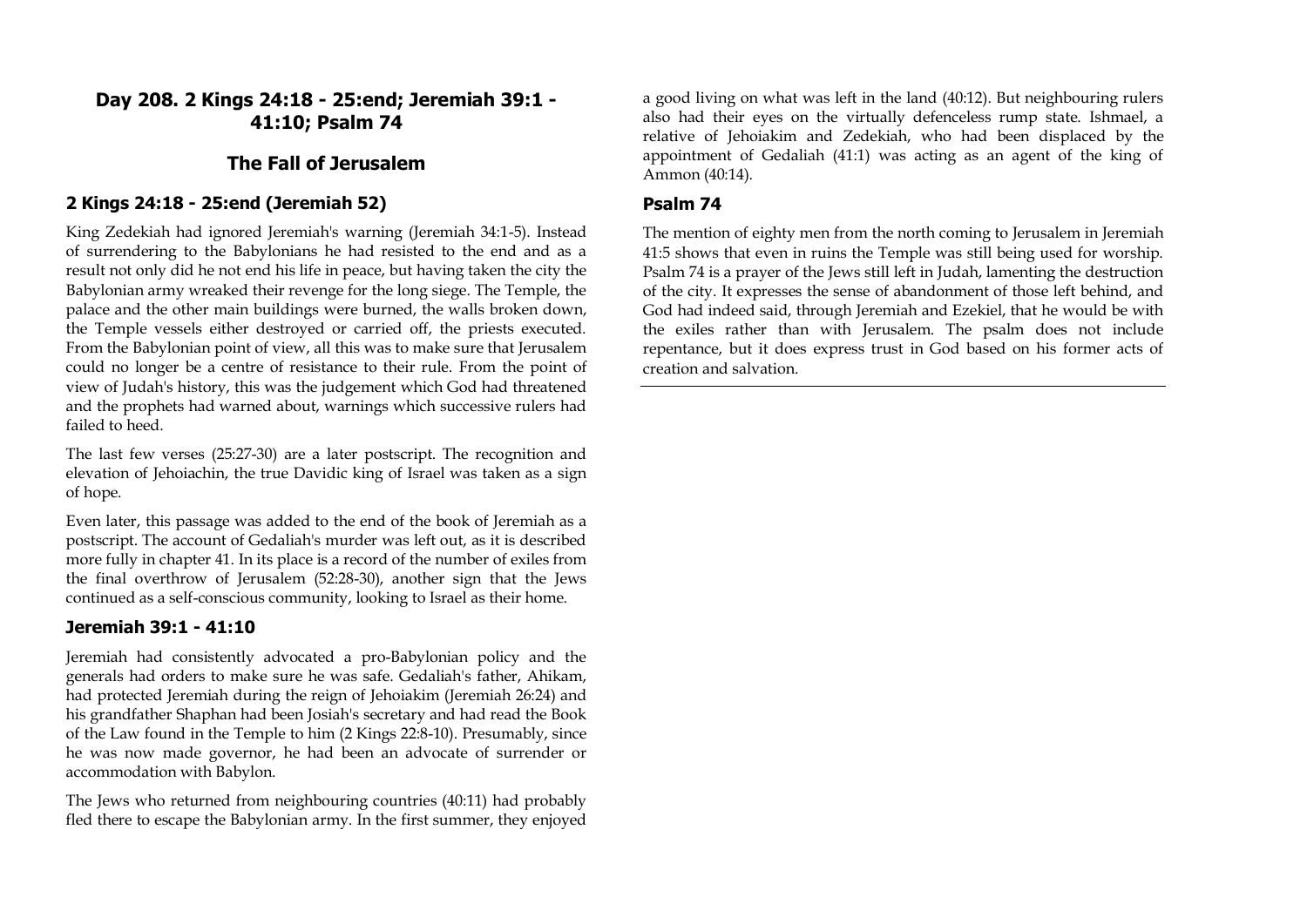# **Day 209. Psalm 139; Jeremiah 41:11 - 44:end**

# **The Judeans Rebellious to the End**

#### **Psalm 139**

At every point in the day, wherever we go, God is close to us. He knows our inmost thoughts and understands our future. This knowledge fills the psalmist with hatred of evil and makes him want above all to live a righteous life in God's sight.

#### **Jeremiah 41:11 - 44:end**

Having rescued the captive Judeans from Ishmael, Johanan set off to go to Egypt, afraid of the revenge of the Babylonians, whose designated governor, Gedaliah, had been murdered (41:17-18). The departure of part of the Jewish community to Egypt gave the exiles in Babylon a problem, especially when they returned and began to rebuild the community in Palestine once again: Were these Egyptian Jews to be accepted as part of that community or not? This story, the memory of how Jeremiah had been treated and his prophetic advice ignored, gives an unequivocal answer: Except for a few fugitives who return to Jerusalem, (44:14,28) the Egyptian settlers are not included in God's plans for the restored community.

In 42:1-2 the leaders consult the prophet, as the elders of any of the towns and villages might have done before the exile, and just as might have been the case then, they had to wait some time for their answer (42:7). The long prediction of disaster on those who go to Egypt (42:13-18) reflects the fact that the group was already well on its way. Jeremiah's message was asking them to trust the Babylonians, something he had consistently advocated and all except Gedaliah had consistently refused to do. But included in the message is the promise of God "to build and to plant" the community if they stayed in the land, just as he had previously promised to do for the exiles (24:4-6).

Not only were the Judeans unfaithful by going to Egypt in the face of Jeremiah's advice, but having reached Egypt and settled there they remained unfaithful, continuing the worship of Asherah, the "Queen of Heaven", and apparently adopting the worship of Egyptian gods as well (44:8). Although Jeremiah predicted the overthrow of the Egyptian cities at

the hands of Nebuchadrezzar, in fact his attack on Egypt was not as successful as this and the cities escaped.

Despite their unfaithfulness, Jeremiah remained loyal to the people to whom God had sent him. He could have gone to Babylon (40:4), or stayed behind in Judah rather than go to Egypt, but he had always seen his life as bound up with the people, however rebellious they might be (8:21 - 9:1). Even in Egypt he went on prophesying; tradition has it that he was martyred there.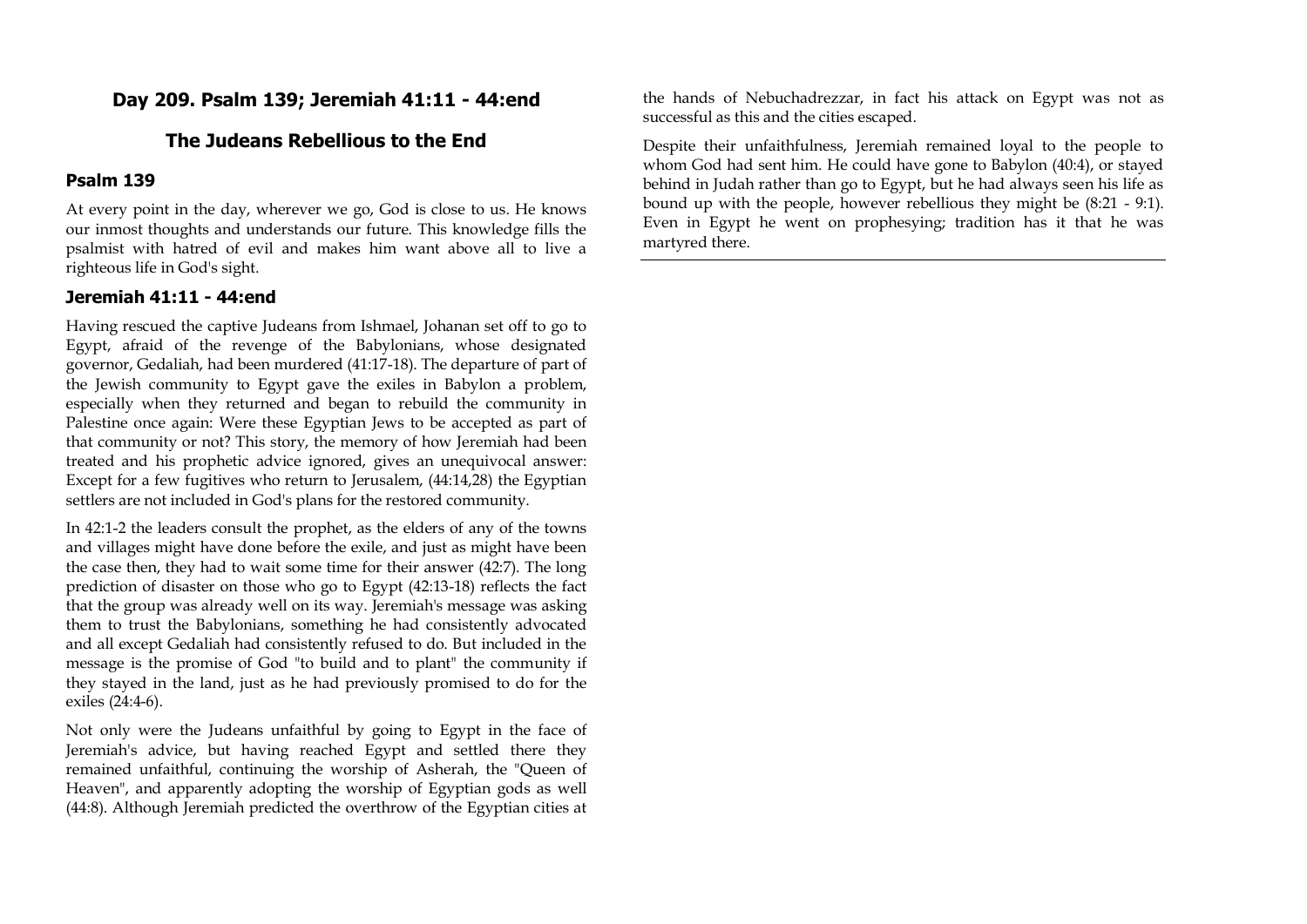# **Day 210. Psalm 99; Jeremiah 46 - 48**

# **The Lord's Sovereignty over the Nations**

### **Psalm 99**

A celebration of the Lord's kingship over all nations.

#### **Jeremiah 46 - 48**

The prophets believed that Israel's God was Lord of the whole world, including all the nations who worshipped other gods. It was he who controlled their destiny and because they failed to acknowledge him they must inevitably come to judgement at some time or another. The pride in which they ignored the true God would one day be turned to shame (46:7- 8,12,24; 48:2,11,20,26,42). The same confidence is seen earlier in Isaiah of Jerusalem (Isaiah 10:5-19) and is most fully expressed by Isaiah of Babylon (Isaiah 40 - 55). Jeremiah warned consistently that Nebuchadrezzar was God's instrument in punishing Judah; this meant that God was in control of all the political movements of the time, including great empires and powerful kings (46:18; 48:15). If the fate of Judah at the hands of Babylon is God's work, the same can be said also for Egypt, Philistia and Moab.

Collected here are a series of prophetic oracles, used in worship at the great festivals and affirming the Lord's sovereignty over the nations. Some come from Jeremiah and others from his followers.

46:1-12 reflects on Pharaoh Neco's defeat at Carchemish. Just as for Judah (8:22) there is no healing for Egypt's wounds (46:11). In fact, Nebuchadrezzar's attack on Egypt itself in 600 B.C. (46:13) did not result in total defeat and exile, but was seen nevertheless as punishment on Egypt's gods (46:25). 46:27-28 are quoted from 30:10-11 to give hope to the Jewish community which had fled to Egypt.

The note about Pharaoh's attack on the Philistines (47:1) comes from the editor and does not really fit the oracle. The attack is from the north and includes all the seafaring peoples including Tyre and Sidon (47:4). It reaffirms the Lord's sovereignty over these peoples.

Chapter 48 is a collection of several oracles and fragments about Moab and includes several quotations from other sources, including much of Isaiah 15 - 16 in 48:29-39. Little is known about the fate of Moab but by the time of Nehemiah around 450 B.C. Moab's neighbour Ammon was associated with the Arabs from the south (Nehemiah 4:7-8), suggesting that these two may have squeezed Moab out.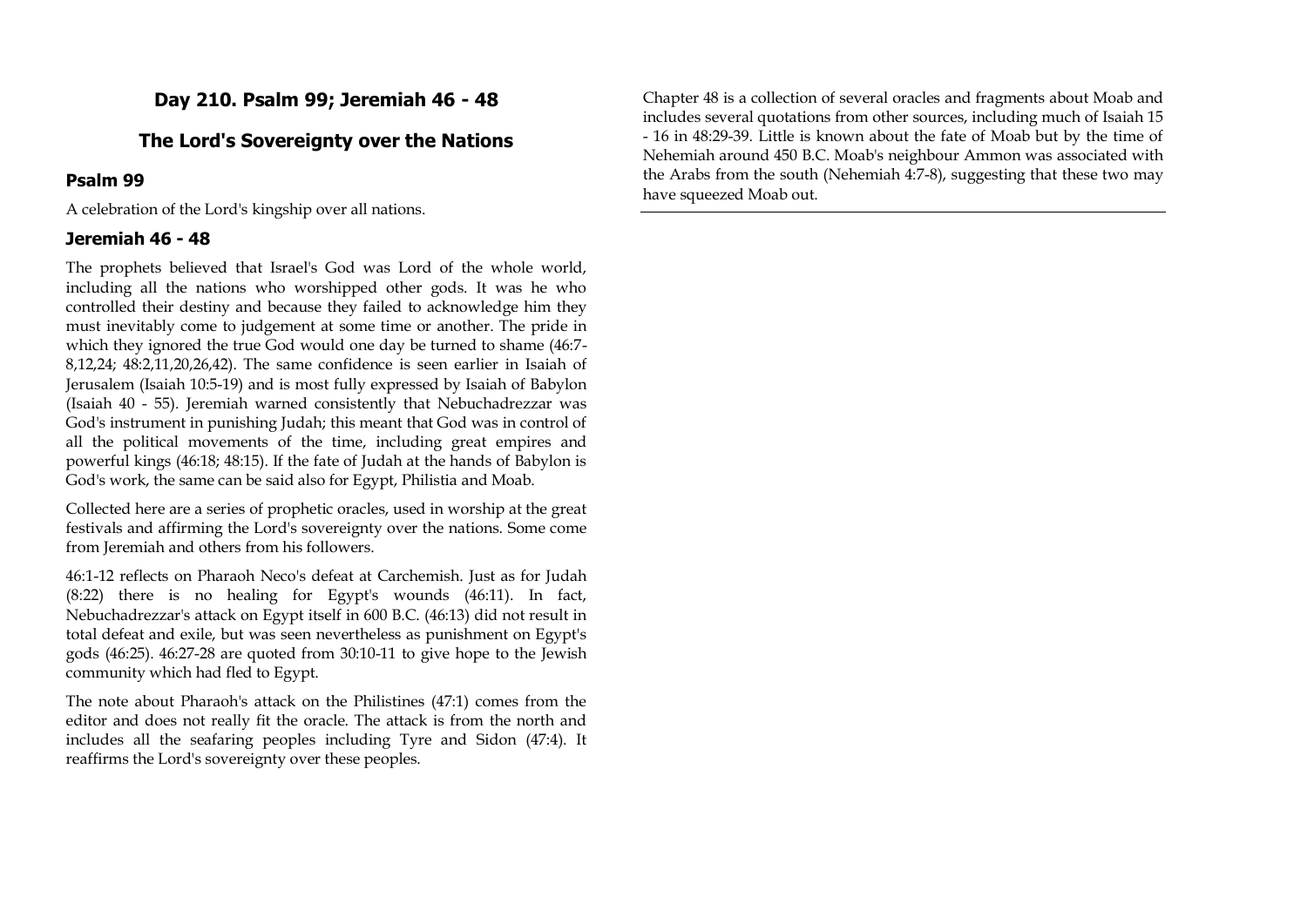**Day 211. Psalm 137; Obadiah; Jeremiah 49**

# **Judgement on Edom**

#### **Psalm 137**

In sorrow the exiles in Babylon ask for God's judgement on their enemies. Edom had rejoiced at the destruction of Jerusalem, and this resulted in lasting enmity between the two nations. The Babylonian conquerors had committed the kind of atrocities usual in warfare of that day, killing children to make sure they could not grow into adult enemies. Again, the exiles look for retribution.

## **Obadiah**

When Judah was carried into exile, the surrounding nations took advantage of their plight to take over its territory and even to help the invader. Apparently, Edom played a leading role (Obadiah 12-14), and it was against Edom that the fury of the exiles and early post-exilic community was chiefly directed (Psalm 137:7; Isaiah 34, 63:1-6; Jeremiah 49:7-22; Ezekiel 35). The people of Edom were renowned for their wisdom (Obadiah 8; Jeremiah 49:7), for their vineyards (Obadiah 5; Jeremiah 49:9) and their capital city, Petra, which was carved out of the natural rock, was one of the wonders of the ancient world (Obadiah 3; Jeremiah 49:16).

Obadiah places his prediction of Edom's fall in the context of the coming Day of the Lord (Obadiah 15). This he sees as a day of strict justice upon the enemies of God's people. As they have treated God's people, so God will treat them. Jerusalem will be established again and become the source of judgment for all who oppose her (Obadiah 17-18). Not only will the empty land be repopulated, but her inhabitants will govern Edom itself (Obadiah 19-21).

By the time of Malachi, in the middle of the fifth century, Edom had indeed become a wasteland, so that Malachi could use it as proof of the Lord's love for Israel rather than his brother (Malachi 1:2-3), but it was the Arab tribes rather than Israel which had taken over its territory.

### **Jeremiah 49**

This chapter continues the series of oracles which begin in chapter 46 and declare the Lord's sovereignty over all nations.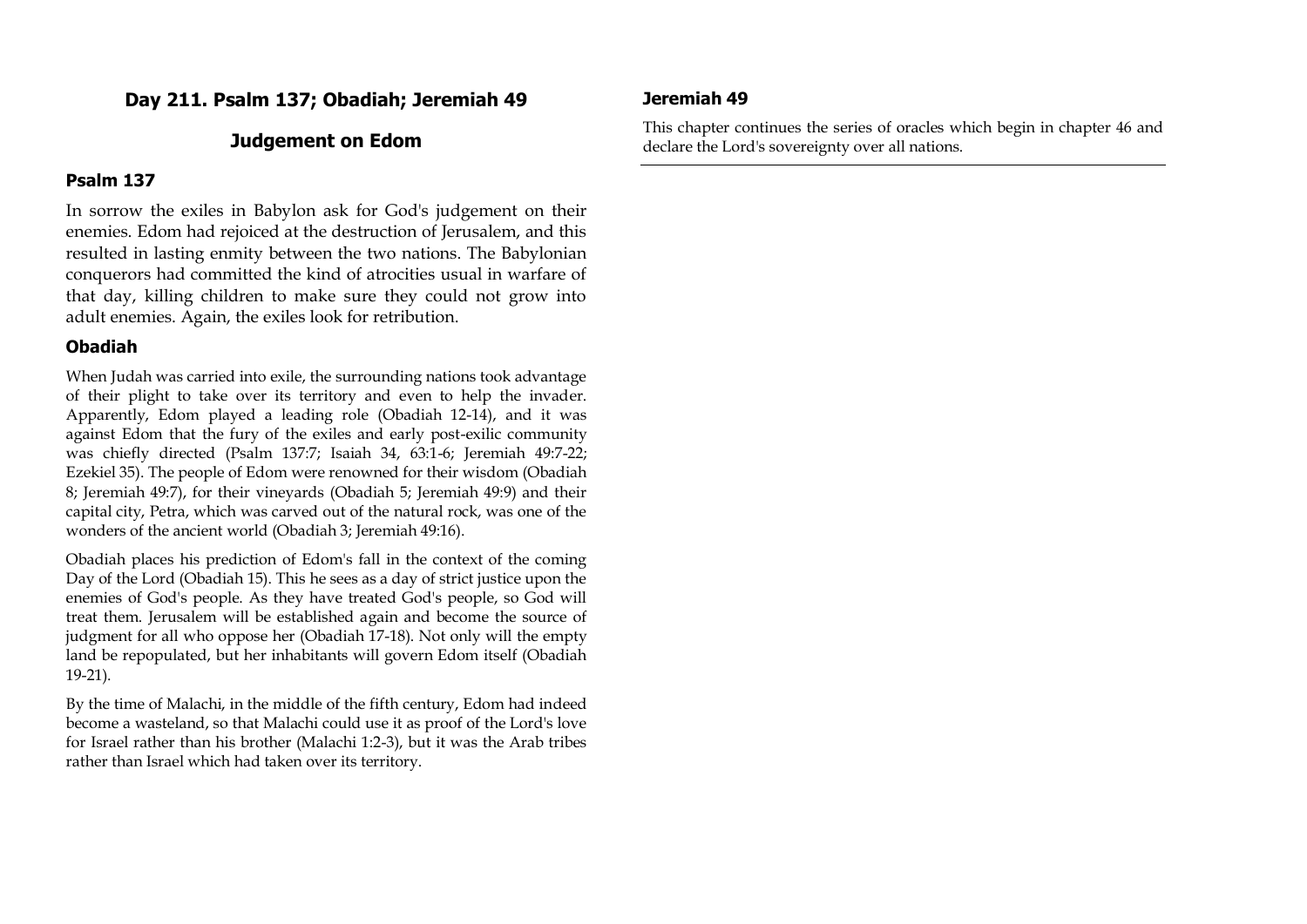**Day 212. Psalm 82; Jeremiah 50 - 51**

# **Vengeance on Babylon**

#### **Psalm 82**

A call to God to judge the nations and their gods.

#### **Jeremiah 50 - 51**

According to the tradition, Jeremiah himself spoke a number of oracles foretelling the destruction of Babylon, giving them to Seraiah to be read aloud in the city (51:59-end). Since he also wrote to the exiles telling them to be prepared to return to Jerusalem after 70 years (29:10), this is not unlikely. Collecting his messages on a scroll and having them read out was a device he had used before (36:1-8) and so was the kind of dramatic prophetic action which followed the reading (19:10-11). While Nebuchadrezzar tightened his hold on Jerusalem, Jeremiah committed the scroll with its message of hope to Seraiah, who was the brother of his scribe Baruch (51:59; 32:12), giving him instructions as to what to do with it.

It is unlikely that any of the messages collected in chapters 50 and 51 go back to Jeremiah; his words probably ended up at the bottom of the Euphrates! They belong to the tradition in which his oracles were preserved and the stories of his life written down. They would have been composed to be used in worship in Jerusalem during the period of the exile, as the Jews there, remembering his words, looked forward to the coming fall of Babylon.

Babylon's "day" was about to come (50:4,20,27), the day when the Lord would take revenge on her for the destruction of the Temple (50:28; 51:36,44,49,52,56). God is the sovereign Creator, more powerful than all gods (51:15-19); as he judged Assyria the destroyer of Israel, so he will now judge Babylon (50:18) and the people of Judah will return forgiven to their own land (50:4-5,19-20,33-34; 51:6,10).

The prophets and poets who composed these oracles clearly expected Babylon's fall to come as a result of violent overthrow. Some were bold enough to name the Medes as the agent of her defeat (51:11,27-28). In fact, it was the Persian king Cyrus who defeated first the Medes and then Babylon, taking the city peacefully when its elders surrendered to him. It took

several hundred years before the site of the city became desolate and a haunt of jackals as it now is (50:39-40).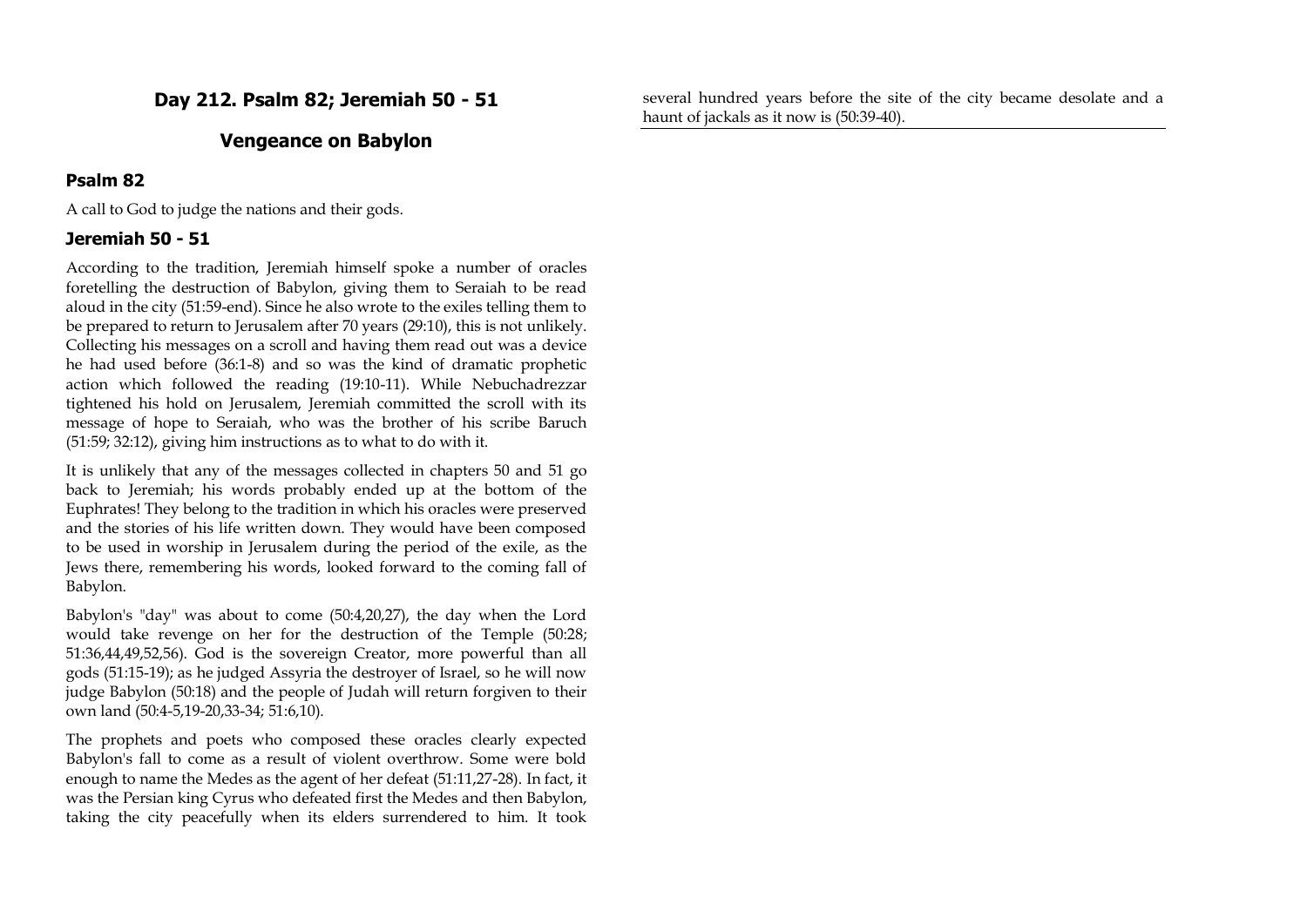# **Day 213. Psalm 102:12-22; Ezekiel 25 - 28**

# **The Downfall of Tyre**

#### **Psalm 102:12-22**

A prayer of the desolate community in Jerusalem, confident that the Lord will restore their fortunes one day.

### **Ezekiel 25**

Ezekiel shared the anger of those in Judah at the way the surrounding nations had rejoiced over the fall of Jerusalem, and Edom had even used the opportunity to take revenge (25:12; Obadiah 12-14).

#### **Ezekiel 26 - 28**

A series of prophecies against the great trading city of Tyre, uttered during the last days of the siege of Jerusalem (26:1; 2 Kings 25:2). Clearly Ezekiel expected Tyre to become Nebuchadrezzar's next target. In chapter 27 he pictures her as a magnificent ship decked out and ready to sail, and incidentally gives a picture of the wide circle of her trading contacts - Tarshish is Spain, Javan is Greece, Tubal and Meshech are part of Cappadocia in Turkey, Beth Togarmah is Armenia, Sheba and Raamah are in southern Arabia and the places of 27:23 are all parts of Mesopotamia.

The reason Tyre was to fall was her political and technological pride (28:1- 5; for "Daniel" or "Dan'el" see notes on Ezekiel 14). Like the citizens of Babel who wanted to make a name for themselves through their achievements (Genesis 11:4), Tyre gloried in her power and reputation, which was based on "secret knowledge", the skills of her merchants in managing the money economy. This led to the pride in which they saw themselves as a cut above other nations, on the level with the gods.

In 28:12-19 Ezekiel uses a version of the Eden story, similar yet different from the one we have in Genesis 2 and 3. Here, Eden is situated on the holy mountain of God, surrounded by fiery stones rather than four great rivers (28:16). The biblical version of this story includes the themes of forbidden knowledge by which the first couple hoped to become like God (Genesis 3:4-6). Our own experience tells us how easy it is for the possession of money and skill in handling it to become a source of pride. The laws

governing the Israelite economy in both Deuteronomy and Leviticus aimed to keep its people close to the real sources of wealth such as land and work, and specifically forbade lending at interest. Ezekiel would see Tyre as falling under God's judgement because they freed themselves from dependence on the primary sources of well-being and became rich through trade.

Despite Ezekiel's confidence, Nebuchadrezzar did not destroy Tyre, but finally gave up after a long siege (29:17-18). In fact, history does not accurately follow the judgements of God. It is a closed book, whose secrets will not be revealed until the last judgment (Habakkuk 2:2-4; 2 Peter 2:9, 3:8-9; Revelation 22:10-12).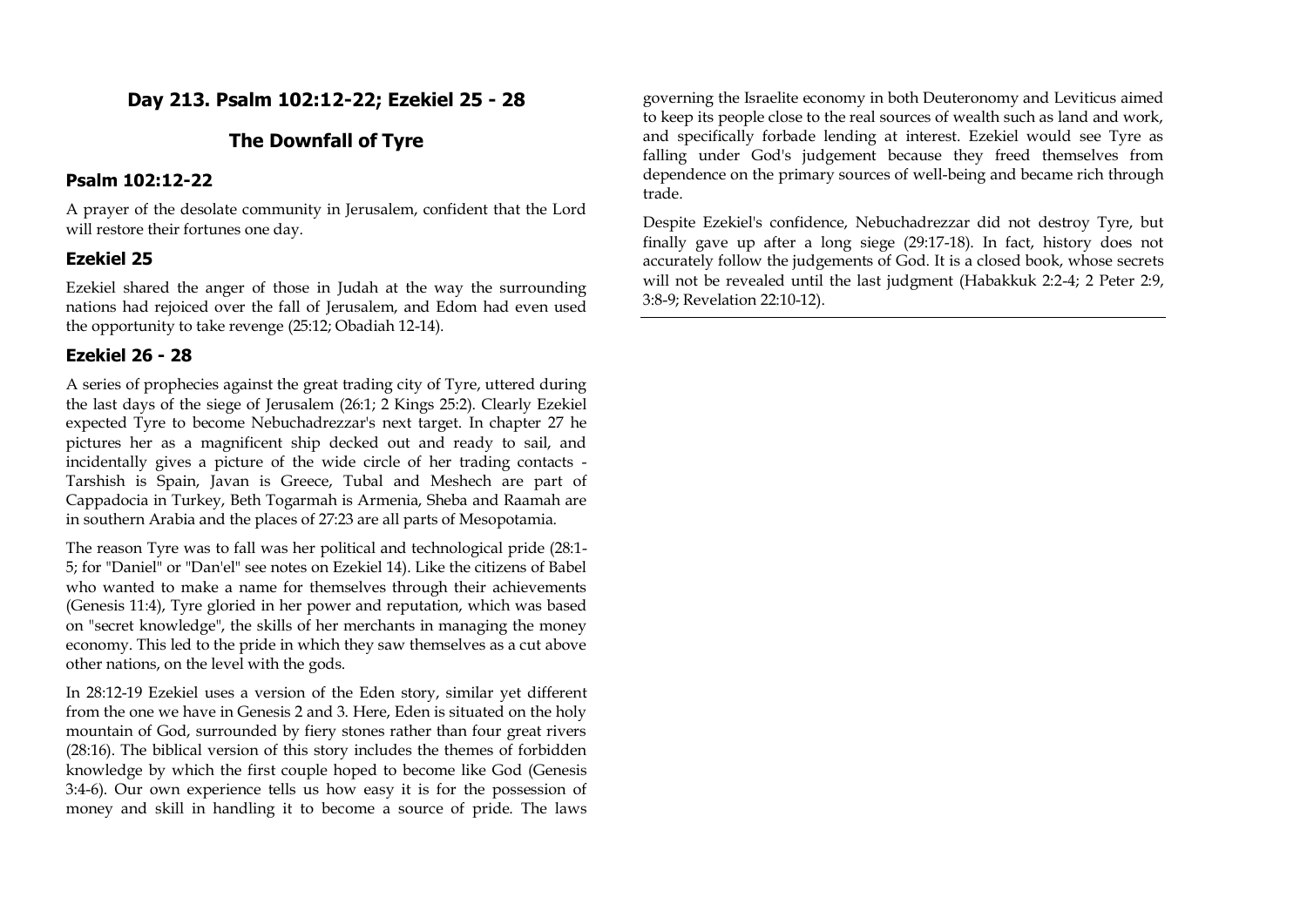**Day 214. Psalm 73; Ezekiel 29 - 32**

# **The Fall of Egypt**

#### **Psalm 73**

In their pride and prosperity wicked men can upset the faith of God's people, but their fate is to be swept away in judgement.

## **Ezekiel 29 - 32**

Apart from the brief note in 29:17-end, the dates of Ezekiel's oracles against Egypt coincide closely with the siege of Jerusalem (29:1; 30:20; 31:1; 32:1,17). Zedekiah had intrigued with Egypt against Babylon and his disloyalty had brought down the wrath of Babylon. So far Egypt had escaped, but Ezekiel wanted to reassure his listeners that Egypt would soon face her share of the general destruction. Egypt sits like a great monster in the Nile, catching the smaller fish in his jaws and on his scales, but he will be hooked out of the Nile and left in the desert to rot (29:3-5).

In chapter 31, Ezekiel pictures Egypt as a magnificent tree and even sings the praises of its magnificence, just as he had with the great ship of Tyre in chapter 27. But like the great ship, the great tree is soon to be brought down. The birds and beasts, the smaller nations that once lived in its shade (31:6), will get on just as well without it (31:13). The life of these smaller nations will continue, whether independently or ruled by one great empire or another.

The image of the tree draws on a myth that was widespread in the Middle East of the great world tree with its top in the heavens (31:3,5) and its roots nourished by the great sea below the earth (31:4,7). In chapter 32, Ezekiel draws on another cosmic image, the battle with the great sea-monster, whose body was cut up to create the earth. In Babylonian mythology, the victor in this struggle was the god Marduk, and in some Israelite songs the deed is transferred to the Lord (Psalm 74:12-14, 89:10; Isaiah 51:9). This prophecy comes soon after the fall of Jerusalem and the arrival of the fugitives to join their fellow-countrymen in exile (32:1). Ezekiel encourages them with the message that Nebuchadrezzar's victorious progress through the Near East which has engulfed Jerusalem is only part of a cosmic wave of judgement directed by the Lord.

In 32:17-end Pharaoh joins the other once-proud rulers of the earth in Sheol, where there is no longer any pride of status. For all these rulers, pride came before destruction, just as it will for the wealthy and powerful of today who ignore God and oppress others.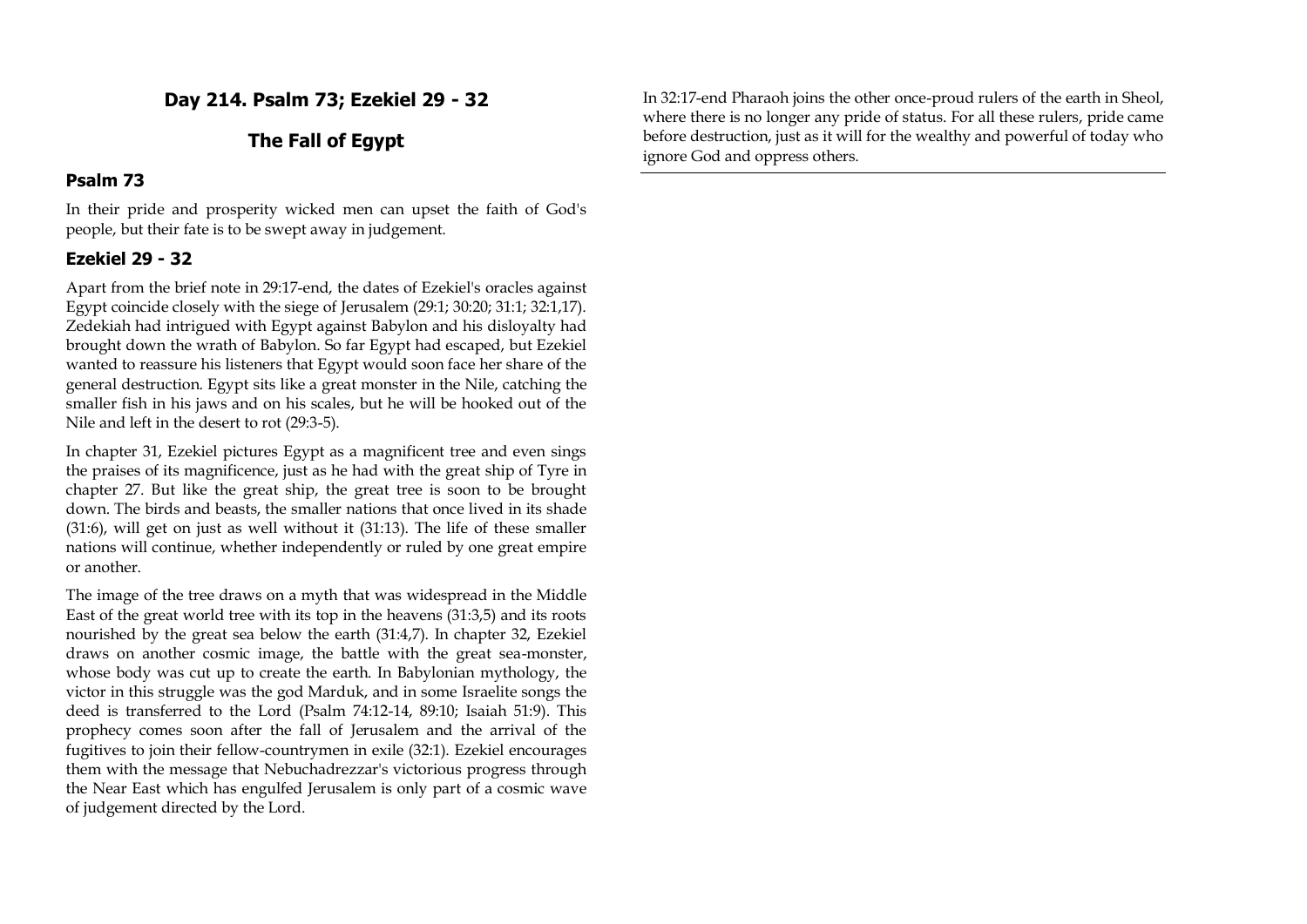# **Day 215. Psalm 23; Ezekiel 33 - 35**

# **Ezekiel Predicts a Return from Exile**

# **Psalm 23**

The Lord, the good Shepherd.

# **Ezekiel 33**

In Jerusalem as the siege progressed, Jeremiah, imprisoned in the court of the guard, had been predicting both the inevitability of its fall and a coming time of salvation and restoration when the exiles would return to the land and enjoy God's forgiveness and blessing. Among the exiles, Ezekiel had also insisted on the certainty of Jerusalem's coming defeat. But when the news of the city's destruction reached them, he was free to take up the promises earlier made in 11:16-20 and 16:53-end.

Chapter 33 forms an introduction to the prophecies in which Ezekiel predicts the return of the exiles and the re-establishment of life in Israel. It begins with a reminder of the prophet's call from 3:16-21 and then of his central message, the need for repentance from chapter 18. The priestly tradition had always held the judgement and mercy of God together; it was God's nature both to punish the wicked and pardon the penitent (Exodus 34:4-7). Whereas in the early days of his call Ezekiel had emphasised the wrath of God (5:13), now that Jerusalem was in ruins he began to remind his people of God's mercy and called them to repent (33:10-11). But it was too early for the exiles, shocked at the news of the city's fall, to take in the prophet's message (33:30-33).

# **Ezekiel 34**

Jerusalem had fallen because of the sins of its rulers, such as Jehoiakim who burdened his people with taxes and forced labour in order to enrich himself (Jeremiah 22:13-17). As a result the sheep were scattered in exile. But the Lord himself was promising to gather them and provide pasture for them (34:11-14). On their return, he promised to deal with social injustice, the tyranny of the wealthy and strong over the weak (34:20-22). Like Jeremiah (Jeremiah 23:5-6), Ezekiel also saw the return of the Davidic dynasty, although not necessarily as kings. The prince in David's line would be the Lord's servant (34:23-24) and rule as his agent.

Finally, Ezekiel promised a "covenant of peace" or "shalom" (34:25). He did not speak of a new covenant; as a priest he would have seen the old covenant as perpetually in force. But he looked forward to the restoration of the covenant, bringing with it the "shalom" pictured in the priestly tradition, especially in Leviticus 19 - 26, a section known as the "Holiness Code". There would be seasonable weather, fertile soil, social justice and security against enemies (34:26-28; Leviticus 26:3-6). And just as before, God would be Israel's God and they his people (34:30-31; Exodus 19:5-6; Psalm 100:3).

The return from exile did not work out in the way Ezekiel foresaw. Only a relatively small number of exiles returned, the rule of the descendants of David was not restored and social injustice continued. By the time of Jesus, the Jews were still looking forward to the return and restoration Ezekiel and the other prophets had spoken of. And Jesus saw his mission as being to bring about the fulfilment of the prophet's words. He saw the people as "sheep without a shepherd" (34:5; Matthew 9:36); he promised "rest for the weary" (34:15; Matthew 11:28-30); he healed the sick and bound up the injured (34:4; Matthew 8:16-17; Luke 4:16-21), criticised those who oppressed God's people (Matthew 23:4) and searched for the lost (34:4; Matthew 18:12-14; Luke 15:3-7). He promised to judge between the sheep and the goats (34:17; Matthew 25:32). He was himself the Lord's servant (34:23-24; Matthew 12:15-21), the Good Shepherd who had come to gather the sheep (John 10:11,14-16).

## **Ezekiel 35**

Ezekiel joins with Jeremiah and Obadiah in their prophetic denunciations of Edom.